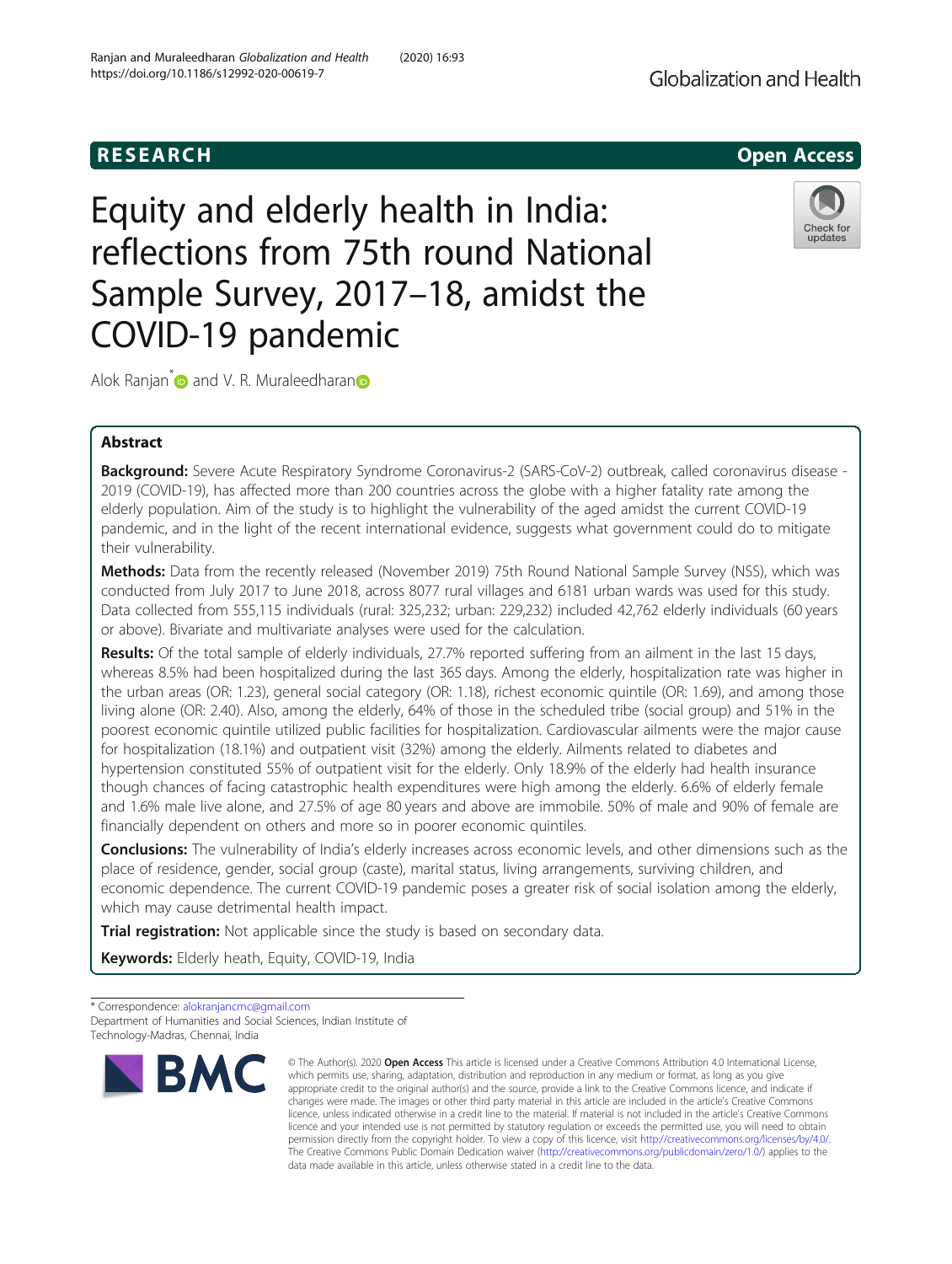# Background

As the current Coronavirus Disease (COVID-19) pandemic spreads across the globe, the elderly population (60 years and above) become particularly vulnerable [\[1](#page-14-0), [2\]](#page-14-0). Mortality data from different countries and various studies show that the elderly population is more susceptible compared to their younger counterparts [\[2](#page-14-0), [3](#page-14-0)]. However, all elderly are not equally vulnerable to COVID-19. Mortality data from South Korea show fatality rates due to COVID-19 were 1.8% in the age group of 60–69 years, 6.3% in 70–79 years, and 13% in the age group 80 years and above  $[4]$  $[4]$ . Emerging studies from the United States show that the chances of contracting COVID-19 were three times higher in black counties compared to white counties, and similarly, the death rate in black counties was six times higher than in white counties [[5](#page-14-0)]. Even in India, spread and fatality of COVID-19 are significantly higher in slum areas where poor people live [[6](#page-14-0)].

In this regard, it is imperative to understand the current status of the elderly health and related socioeconomic dimensions in India. This may provide valuable insights about mitigation strategies to take care of the elderly during the current COVID-19 pandemic, equitably. Recently released data (November. 2019) by the National Sample Survey (NSS) for its 75th Round, 2017–18, on social consumption related to health, provides an opportunity to understand the health status of elderly in India [\[7](#page-14-0)], and social support systems the elderly have across socioeconomic groups. To the best of our knowledge, this is the most recent national-level unit data on the elderly we have for India, before the outbreak of the COVID-19 pandemic. The primary aim of this study is to present the health status of the elderly in the country across various socioeconomic categories from this national level survey, and to relate it with the potential impact of COVID-19 pandemic. In the elderly population too, vulnerability varies across various dimensions such as place of residence, gender, social group (caste), occupation, income levels, living arrangements, and economic dependence. This study also aims to provide insights into interplay of these factors. This paper is organized as follows: Section II presents details of the methods used for our analysis; Section III presents results related to elderly health status, access to healthcare, financial risk protection, living arrangements, economic dependence, physical immobility, perception of self-health, and changes in the health status of elderly from 2014 to 2017–18; Section IV presents a discussion on lessons learned from these findings and offers a few suggetions for mitigating the adverse impact of the current pandemic on the elderly in India; and Section V offers a few concluding remarks.

# **Methods**

Data for the current study is extracted from the 75th Round of NSS, which is a nation-wide sample survey conducted by the Government of India from July 2017 to June 2018 [\[7](#page-14-0)]. This survey covered 113,823 sample households and 555,115 individuals (Rural: 325,883; Urban: 229,232; Male: 283,200; Female: 271,877) from randomly selected 8077 villages and 6181 urban wards by two-stage random sampling method. In the first stage, rural villages and urban wards were selected, and in the second stage, households were selected. The entire sample included 42,762 elderly individuals.

The 75th Round NSS, 2017–18, collected information related to demographic details, household characteristics, morbidity and mortality, hospitalization in the last 365 days, health insurance coverage, out-ofpocket expenditure (OOPE), healthcare utilization, immunization coverage, maternal health, and elderly health [\[8](#page-14-0)]. Survey considerd 15 days recall period in self-reporting of acute ailments. One of the reasons for choosing 15 days recall period over monthly recall (30 days) was to reduce the recall bias in reporting the ailments. There is a higher chance of forgetfulness in monthly reporting compared to 15 days recall. Also, monthly reporting of acute ailment might erase significant fraction of relevant actions (doctors visit, expenditure on health, duration of illness etc.) taken by individuals, and more so in lower socio-economic population  $[8]$  $[8]$ . The current study focuses on elderly health and indicators related to this group.

For analysis purpose, age of the elderly groups were categorized as 60–69, 70–79, and 80 and above. Employment status was broadly categorized as self-employed, regular wage, casual labourer, and others. The economic quintiles for the household were assigned based on the Usual Annual per capita Consumption Expenditures (UAPCE) for rural and urban areas, respectively. UAPCE includes household expenditures other than for healthcare. It categorizes households into five economic quintiles (1-poorest, 2-poor, 3-middle, 4-rich, 5-richest). All individuals above the age of seven were categorized under broader education categories of illiterate, up to primary (8th std.), up to secondary (10th std.), and above secondary level.

Members of households were asked whether they were hospitalized in the last 365 days; and whether they suffered from any long term chronic ailment or acute ailment in the last 15 days. Data on chronic and acute ailments were used for calculating Proportion of Ailing Person (PAP) in the last 15 days.

The survey also collected information from households on whether they sought care from private or public facilities, amount of money spent for various services, including physician fees, drugs, diagnostics, and non-medical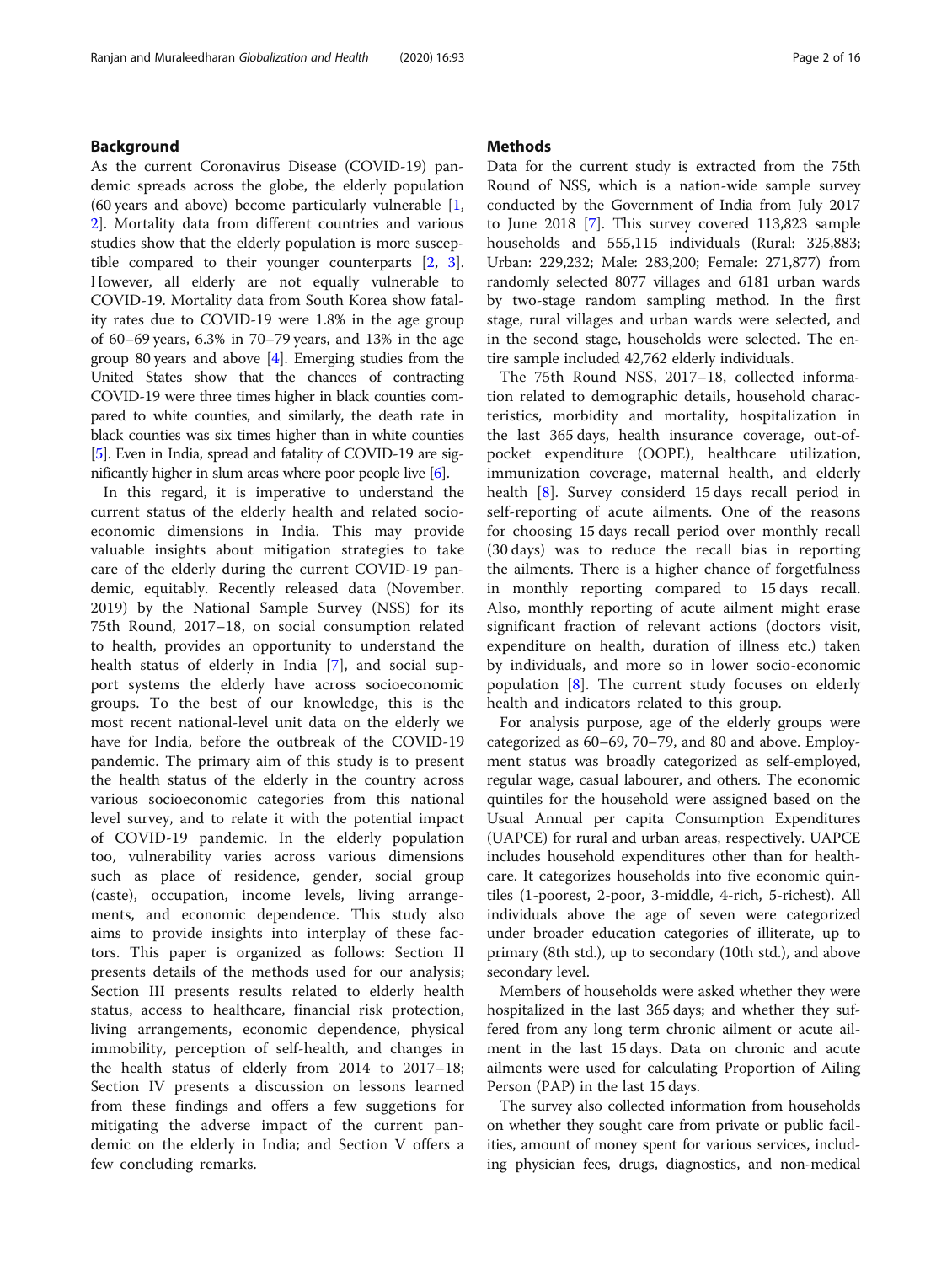expenses such as travel, food etc., for both inpatient and outpatient services, and who paid for such expenses.

A total of 63 different reported ailments were broadly grouped under the following 15 ailment-categories. These are: infections, cancer, blood disease, endocrine and metabolic disease including diabetes, psychiatric and neurological, genito-urinary, eye, ear, cardio-vascular including hypertension, respiratory, gastrointestinal, skin, musculoskeletal, injuries, obstetric, and unclassified conditions.

Detailed information on how expenses were met from various sources and who paid for such expenses were obtatined for each episode of illness and service utilization. Out of pocket expenditures (OOPEs) were calculated (which is net of medical and transportation expenditures after deducting reimbursement from the insurance schemes). Catastrophic health expenditure at 10% (CHE-10) and 25% (CHE-25) threshold was calculated if the total annual health expenditure of the household was higher than 10% and 25%, respectively, of UAPCE, based on WHO Sustainable Development Goals (SDGs) [\[9](#page-14-0)].

Elderly were asked additional questions about their living conditions: whether 1) Living with spouse and other members, 2) Living with spouse only, 3) Living without spouse but with children or relatives, 4) Living alone but not as an inmate of old age home, and 5) Living alone as an inmate of old age home. Financially, whether they are fully independent, partially independent, or fully dependent on others. For our analysis, partially dependent or fully dependent were considered as "dependent".

Besides, information on their physical mobility, which is an indicators of their disability  $[10]$  $[10]$ , was recorded. In present study, "confined to bed", "confined to home", "movement on wheelchair" are considered as 'physically immobile'.

Elderly were also asked about their surviving children. We categorize them as living as "at least one living child" and "no child" for analysis purpose.

It is important to note that the elderly were asked about their self-perception of current health status, which was categorized as excellent, good, and poor. They were also asked to compare their perception of current health status with the previous year's health status, such as, 'much better', 'somewhat better', 'nearly the same', 'somewhat worse', and 'worse'. "Somewhat worse" and "worse" have been categorized as "worse" in our analysis.

Binary logistic regression was used to understand factors affecting hospitalization, PAP, CHE-10, CHE-25, living arrangements, and economic dependence in the elderly. In case of hospitalization, the dependent variable was the incidence of hospitalization, and independent variables were age group, place of residence, gender, surviving children, social group (caste), education category, household occupation, economic quintile, insurance coverage, economic independence, and living arrangements. Similarly, for the incidence of PAP, the same independent variables were used, except insurance coverage since insurance schemes do not cover outpatient care. For CHE-10 and CHE-25, other than the above mentioned independent variables, choice of provider (public or private) was included in the model. To understand factors affecting living arrangements and economic independence in the elderly population, chances of 'living alone', and chances of 'being dependent' were dependent variables, with same independent variables (except economic independence, and insurance coverage in living arrangement model; and household occupation, and insurance coverage in financial dependent model) mentioned above for the logit model of hospitalization. These variables have been included based on suggestions from existing literature [[11](#page-14-0)–[16](#page-15-0)]. It is important to note here that the literature also suggests that "marital status" be considered as an explanatory variable. We have dropped this factor as it showed a high multicollinearity (Variation Inflation Factor: 23). No multicollinearity was found among independent variables used in our analysis (refer Additional File [1](#page-14-0)).

Findings of the 75th Round NSS, 2017–18, were also compared with 71st Round NSS, 2014, for similar indicators, to understand the change in state of elderly health from 2014 to 2017–18. Bivariate and multivariate analyses were performed using STATA version 14.1.

## Results

Findings of the study are presented under eight themes: 1) Demographic characteristics, 2) Disease burden and access to healthcare, 3) Financial hardship, 4) Living arrangements, 5) Economic dependence, 6) Physical immobility, 7) Perception towards own health, and 8) Change in health status of the elderly from 2014 (71st Round NSS) to 2017–18 (75th Round NSS). All observations relate to the elderly population, unless stated otherwise.

## Demographic characteristics

The average age of the elderly population in India was 67.5 years (Table [1](#page-3-0)). Out of total elderly population, 66.1% are in the age group of 60–69 years, 25.9% in 70– 79, and 8% are aged 80 years and above. 67.1% of India's elderly live in rural areas. Proportion of female (50.9%) is higher than male (49.1%). In terms of the social groups, 6.2% elderly belongs to scheduled tribe (ST) category, 17.4% scheduled caste (SC) category, 42.3% to other backward class (OBC), and 34.3% belongs to general category. In India, 54.1% of the elderly people are illiterate,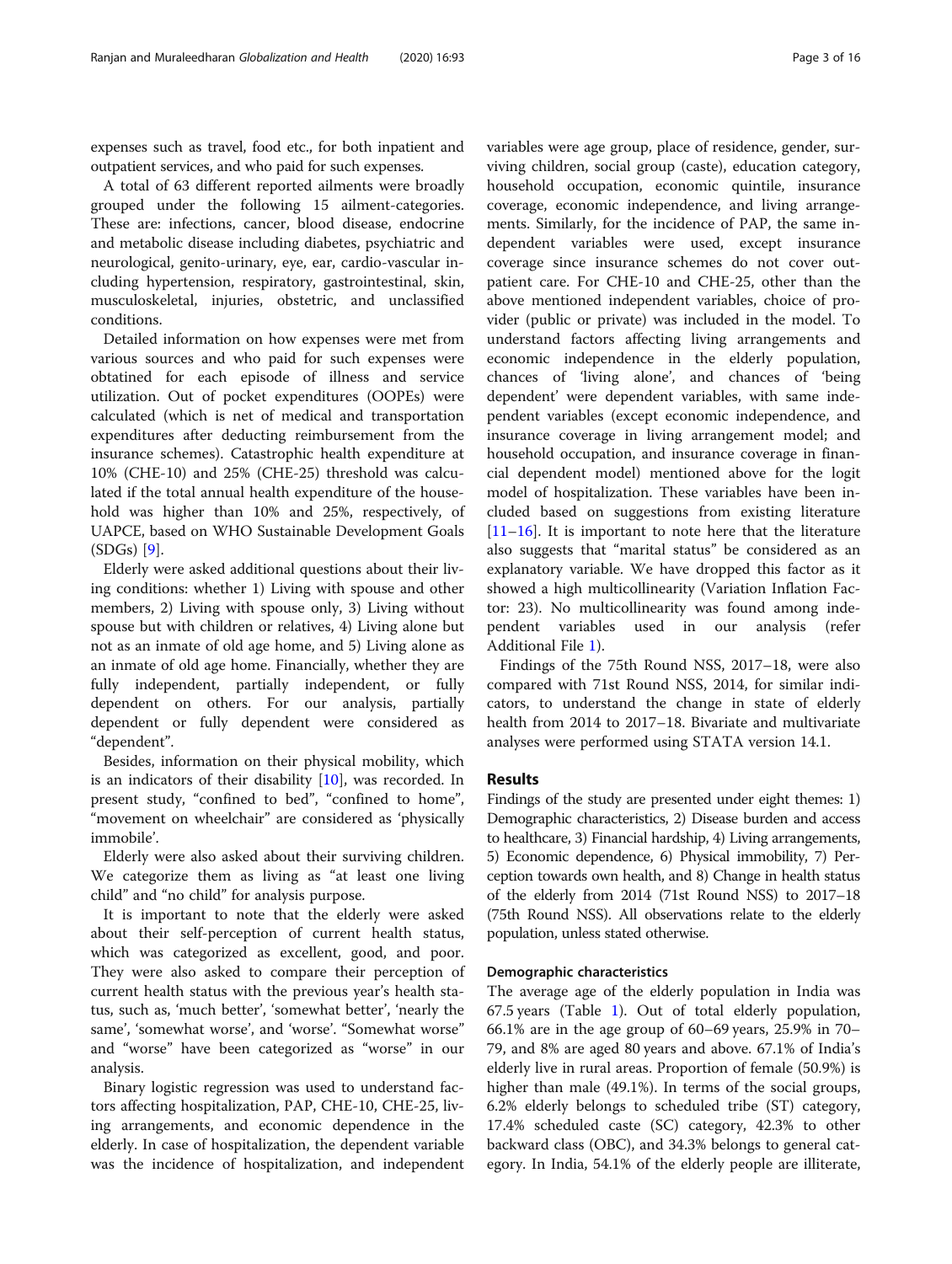|                                    | India | Sample size (N) |
|------------------------------------|-------|-----------------|
| Mean Age (years)                   | 67.5  | 42,762          |
| Age group (years)                  |       |                 |
| $60 - 69$                          | 66.1  | 27,769          |
| 70-79                              | 25.9  | 11,235          |
| 80 and above                       | 8.0   | 3758            |
| Place of Residence                 |       |                 |
| Rural                              | 67.1  | 23,599          |
| Urban                              | 32.9  | 19,163          |
| Gender                             |       |                 |
| Male                               | 49.1  | 21,902          |
| Female                             | 50.9  | 20,858          |
| Marital Status                     |       |                 |
| Never Married/ divorced/ separated | 0.9   | 395             |
| Currently married                  | 64.7  | 29,324          |
| Widowed                            | 34.4  | 13,043          |
| Surviving Children                 |       |                 |
| At least one surviving child       | 95.7  | 41,409          |
| No child                           | 4.3   | 1353            |
| Social Groups                      |       |                 |
| ST                                 | 6.2   | 3913            |
| SC                                 | 17.4  | 6133            |
| OBC                                | 42.3  | 16,519          |
| General                            | 34.3  | 16,197          |
| Education                          |       |                 |
| Illiterate                         | 54.1  | 20,194          |
| Up to primary                      | 21.1  | 9375            |
| Up to secondary                    | 14.3  | 7752            |
| Above Secondary                    | 10.5  | 5441            |
| Household occupation               |       |                 |
| Self employed                      | 48.1  | 20,986          |
| Regular Wages                      | 15.5  | 8536            |
| Casual Labourer                    | 20.0  | 6709            |
| Others                             | 16.5  | 6531            |
| Economic quintile-Rural            |       |                 |
| Poorest                            | 19.1  | 3773            |
| Poor                               | 19.0  | 3945            |

Middle 21.0 4651 Rich 19.5 4949 Richest 21.3 6281

Poorest 21.7 4776 Poor 18.0 3614 Middle 20.9 3696

Economic quintile-Urban

<span id="page-3-0"></span>Table 1 Demographic and Socio-economic characteristics of

| <b>Table 1</b> Demographic and Socio-economic characteristics of |  |
|------------------------------------------------------------------|--|
| sample elderly population in India (Continued)                   |  |

|         | India | Sample size (N) |
|---------|-------|-----------------|
| Rich    | 22 O  | 3537            |
| Richest | 173   | 3540            |

Source: Authors' computation from unit records of NSSO 75th Round 2017–18

and 20% belongs to those households where casual labor is the main household occupation. Also, 4.3% of the elderly in India do not have a surviving child (Table 1).

# Disease-burden and access to healthcare Outpatient care

Out of every 100 elderly, 27.7 pesons reported ailments during the previous 15 days; of this, 22.4 reported chronic ailments, and 5.7 reported acute ailments (Table [2\)](#page-4-0). PAP was significantly high among 80 years and above (36.7%), those in urban areas (34.0%), widowed (30.8%), general category (33.2%), having regular wages (31.5%) and in the richest economic quintile (rural-36.8%, urban-43.8%, Table [2,](#page-4-0) Table [3\)](#page-6-0). The logistic model shows that chances of reporting ailment in last 15 days was 1.50 times higher among 80 years and above compared to those in age group 60–69 years; 1.44 times higher in urban areas compared to rural areas, 2.08 times higher in general category compared to lower socio-economic groups (ST category), 1.33 times higher among those with primary level education compared to illiterate, 1.23 times higher among casual labourers compared to regular wage earners, and 2.47 times higher among those in the richest economic quintile compared to their poorest counterparts (Table [3](#page-6-0)).

Cardiovascular conditions including hypertension (32.0%), endocrine conditions including diabetes (22.5%), musculoskeletal conditions (13.9%), infectious diseases (10.0%), and respiratory ailments (7.3%) were the topfive conditions for seeking outpatient care among the elderly in the last 15 days (Table [4\)](#page-8-0). 33.6% of the elderly went to a public provider in the last 15 days, particularly for cancer (55.8%) and eye-related problems (47.5%, Table [4\)](#page-8-0). Public healthcare utilization was higher in rural areas (39.7%), ST category (43.5%), casual labourer (50.3%), illiterate (37.7%), never married or divorced (47.6%) and poorest economic quintile compared to their respective counterparts (rural-45.3%, urban-41.6%, Table [2](#page-4-0)).

# Inpatient care

Overall hospitalization rate among the elderly was 8.5%, and was highest among 80 years and above (14.3%) - it was significantly high for male (9.5%), those in urban areas (10.1%), never married/divorced (8.8%), those with no surviving children (21.3%), in general social category (10.0%), regular wages earners (9.2%), and those in the richest economic quintile (rural-11.2%, urban-11%-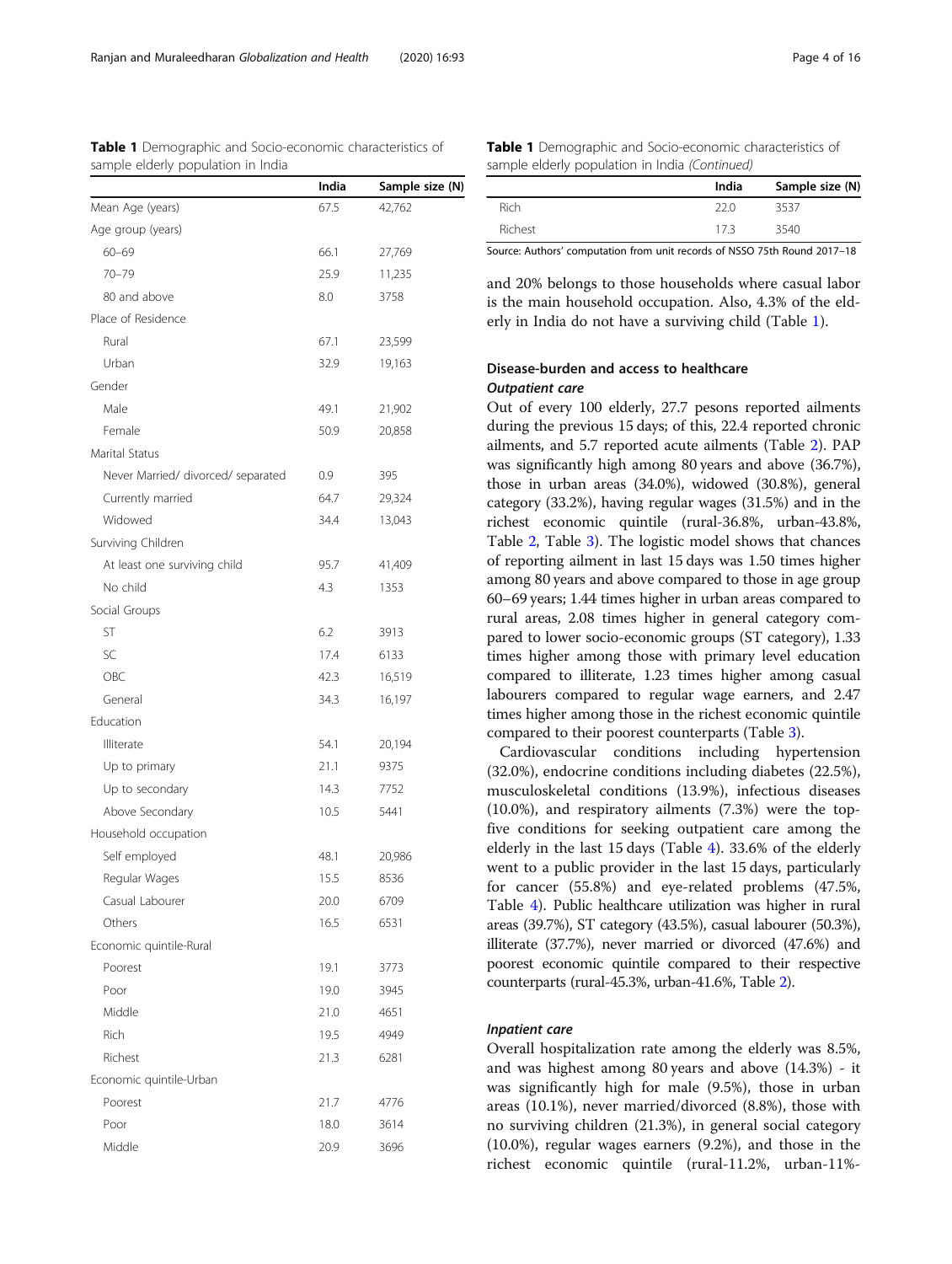|                                       | Hospitalization (in %)  |                                                    | $\mathbf{u}$ is the process of the decess to the difference in electric population of indice<br>Out-patient care (in %) |                                                                  |                           |                                        |  |  |  |  |
|---------------------------------------|-------------------------|----------------------------------------------------|-------------------------------------------------------------------------------------------------------------------------|------------------------------------------------------------------|---------------------------|----------------------------------------|--|--|--|--|
|                                       | Hospitalization<br>rate | Share of<br>hospitalization<br>under public sector | Proportion of population<br>reporting chronic<br>condition                                                              | Proportion of population<br>reporting ailment in last 15<br>days | PAP in<br>last 15<br>days | Share of PAP<br>under public<br>sector |  |  |  |  |
| Total                                 | 8.5                     | 39.8                                               | 22.4                                                                                                                    | 5.7                                                              | 27.7                      | 33.6                                   |  |  |  |  |
| Age group (years)                     |                         |                                                    |                                                                                                                         |                                                                  |                           |                                        |  |  |  |  |
| $60 - 69$                             | 7.1                     | 40.4                                               | 20.3                                                                                                                    | 5.2                                                              | 25.1                      | 34.0                                   |  |  |  |  |
| $70 - 79$                             | 10.1                    | 40.8                                               | 25.3                                                                                                                    | 6.8                                                              | 31.7                      | 33.2                                   |  |  |  |  |
| 80 and<br>above                       | 14.3                    | 35.5                                               | 31.2                                                                                                                    | 6.8                                                              | 36.7                      | 32.2                                   |  |  |  |  |
| Place of Residence                    |                         |                                                    |                                                                                                                         |                                                                  |                           |                                        |  |  |  |  |
| Rural                                 | 7.7                     | 44.5                                               | 19.0                                                                                                                    | 6.0                                                              | 24.6                      | 39.7                                   |  |  |  |  |
| Urban                                 | 10.1                    | 32.7                                               | 29.5                                                                                                                    | 5.2                                                              | 34.0                      | 25.5                                   |  |  |  |  |
| Gender                                |                         |                                                    |                                                                                                                         |                                                                  |                           |                                        |  |  |  |  |
| Male                                  | 9.5                     | 40.3                                               | 22.2                                                                                                                    | 5.8                                                              | 27.5                      | 33.5                                   |  |  |  |  |
| Female                                | 7.5                     | 39.3                                               | 22.6                                                                                                                    | 5.7                                                              | 27.9                      | 33.7                                   |  |  |  |  |
| Marital Status                        |                         |                                                    |                                                                                                                         |                                                                  |                           |                                        |  |  |  |  |
| Never<br>Married/<br>divorced/        | $8.8\,$                 | 41.8                                               | 23.1                                                                                                                    | 2.2                                                              | 25.0                      | 47.6                                   |  |  |  |  |
| Currently<br>married                  | 7.8                     | 38.1                                               | 21.2                                                                                                                    | 5.3                                                              | 26.1                      | 32.1                                   |  |  |  |  |
| Widowed                               | 7.7                     | 40.4                                               | 24.8                                                                                                                    | 6.5                                                              | 30.8                      | 35.7                                   |  |  |  |  |
| Surviving Children                    |                         |                                                    |                                                                                                                         |                                                                  |                           |                                        |  |  |  |  |
| At least<br>one<br>surviving<br>child | 7.8                     | 38.9                                               | 22.5                                                                                                                    | 5.8                                                              | 27.9                      | 33.5                                   |  |  |  |  |
| No child                              | 21.3                    | 46.0                                               | 19.9                                                                                                                    | 4.5                                                              | 24.2                      | 37.0                                   |  |  |  |  |
| Social Groups                         |                         |                                                    |                                                                                                                         |                                                                  |                           |                                        |  |  |  |  |
| ST                                    | 5.5                     | 64.0                                               | 10.6                                                                                                                    | 7.3                                                              | 17.8                      | 43.5                                   |  |  |  |  |
| SC                                    | 7.5                     | 53.2                                               | 18.4                                                                                                                    | 6.5                                                              | 24.7                      | 38.6                                   |  |  |  |  |
| OBC                                   | 8.2                     | 38.4                                               | 20.9                                                                                                                    | 5.6                                                              | 26.0                      | 42.2                                   |  |  |  |  |
| General                               | 10.0                    | 33.8                                               | 28.5                                                                                                                    | 5.3                                                              | 33.2                      | 22.7                                   |  |  |  |  |
| Education                             |                         |                                                    |                                                                                                                         |                                                                  |                           |                                        |  |  |  |  |
| Illiterate                            | 6.1                     | 46.1                                               | 17.8                                                                                                                    | 5.9                                                              | 23.4                      | 37.7                                   |  |  |  |  |
| Up to<br>primary                      | 10.3                    | 42.8                                               | 26.5                                                                                                                    | 6.8                                                              | 32.6                      | 41.2                                   |  |  |  |  |
| Up to<br>secondary                    | 9.7                     | 29.1                                               | 30.4                                                                                                                    | 4.9                                                              | 34.5                      | 26.7                                   |  |  |  |  |
| Above<br>Secondary                    | $8.0\,$                 | 17.4                                               | 27.5                                                                                                                    | 3.7                                                              | 30.8                      | 15.3                                   |  |  |  |  |
| Household occupation                  |                         |                                                    |                                                                                                                         |                                                                  |                           |                                        |  |  |  |  |
| Self<br>employed                      | 7.1                     | 36.5                                               | 20.1                                                                                                                    | $6.0\,$                                                          | 25.8                      | 31.0                                   |  |  |  |  |
| Regular<br>Wages                      | 9.2                     | 37.4                                               | 25.7                                                                                                                    | 6.2                                                              | 31.5                      | 27.1                                   |  |  |  |  |
| Casual<br>Labourer                    | 6.5                     | 53.8                                               | 18.6                                                                                                                    | 5.8                                                              | 24.0                      | 50.3                                   |  |  |  |  |

# <span id="page-4-0"></span>Table 2 Disease burden and access to healthcare in elderly population of India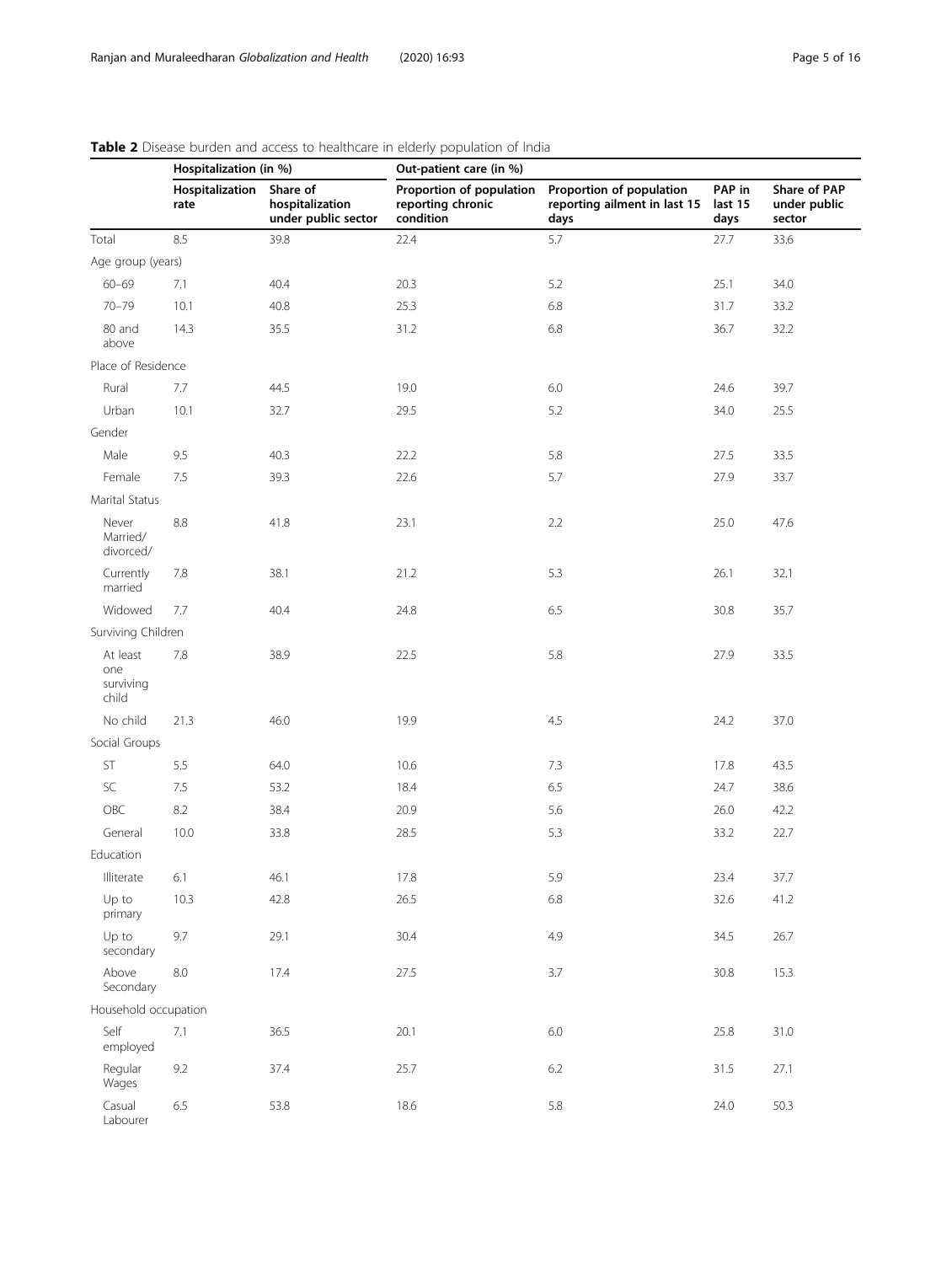|                         | Hospitalization (in %)  |                                                    | Out-patient care (in %)                                    |                                                                  |                           |                                        |  |  |  |
|-------------------------|-------------------------|----------------------------------------------------|------------------------------------------------------------|------------------------------------------------------------------|---------------------------|----------------------------------------|--|--|--|
|                         | Hospitalization<br>rate | Share of<br>hospitalization<br>under public sector | Proportion of population<br>reporting chronic<br>condition | Proportion of population<br>reporting ailment in last 15<br>days | PAP in<br>last 15<br>days | Share of PAP<br>under public<br>sector |  |  |  |
| Economic quintile-Rural |                         |                                                    |                                                            |                                                                  |                           |                                        |  |  |  |
| Poorest                 | 5.0                     | 51.0                                               | 9.6                                                        | 7.3                                                              | 16.7                      | 45.3                                   |  |  |  |
| Poor                    | 5.0                     | 52.2                                               | 15.8                                                       | 5.9                                                              | 21.5                      | 34.9                                   |  |  |  |
| Middle                  | 6.7                     | 47.1                                               | 15.6                                                       | 6.2                                                              | 21.6                      | 39.1                                   |  |  |  |
| Rich                    | 8.3                     | 44.3                                               | 20.0                                                       | 5.6                                                              | 25.3                      | 39.4                                   |  |  |  |
| Richest                 | 11.2                    | 37.7                                               | 32.7                                                       | 5.1                                                              | 36.8                      | 40.5                                   |  |  |  |
| Economic quintile-Urban |                         |                                                    |                                                            |                                                                  |                           |                                        |  |  |  |
| Poorest                 | 9.7                     | 47.7                                               | 22.5                                                       | 4.7                                                              | 26.7                      | 41.6                                   |  |  |  |
| Poor                    | 9.7                     | 41.6                                               | 28.4                                                       | 3.4                                                              | 31.4                      | 31.5                                   |  |  |  |
| Middle                  | 9.7                     | 35.1                                               | 27.3                                                       | 8.3                                                              | 35.1                      | 27.1                                   |  |  |  |
| Rich                    | 10.1                    | 26.4                                               | 30.8                                                       | 4.8                                                              | 34.7                      | 22.5                                   |  |  |  |
| Richest                 | 11.0                    | 14.4                                               | 40.2                                                       | 4.3                                                              | 43.8                      | 12.5                                   |  |  |  |

Table 2 Disease burden and access to healthcare in elderly population of India (Continued)

Source: Authors' computation from unit records of NSSO 75th Round 2017–18

Table [2](#page-4-0) and Table [3](#page-6-0)). Cardiovascular diseases (18.1%), infectious diseases (16.6%), eye ailments (8.4%), psychiatric or neurological conditions (8.2%), and injuries (7.9%) were the top five reasons for hospitalization in the last 365 days (Table [4\)](#page-8-0).

Public facilities accounted for 39.8% of all inpatient services availed by the elderly - it was higher in rural areas (44.5%), those with no surviving children (46.0%), ST category (64.0%), illiterate (46.1%), and poorest income quintile compared to respective counterparts (rural-51.0%, urban-47.7%, Table [2](#page-4-0)). Share of the public sector was higher for cancer treatment (52.8%), skin related ailments (50.3%), infectious diseases (48.3%), and blood diseases (46.8%) whereas the share of the private sector was higher for most other conditions. For instance, private facilities accounted for 72.2% of genitourinary, 63.2% of psychiatric and neurological conditions, and 63.1% of injury related inpatient care (Table [4\)](#page-8-0).

# Financial risk protection

Publicly funded health insurance (PFHI) coverage and (tax funded) subsidized public provisioning are the two major strategies used by the government for providing financial risk protection in India [\[11\]](#page-14-0).

## Health insurance

Overall, 18.9% of the elderly were coved under health insurance schemes; whereas PFHIs covered 14.3% population. PFHIs only cover inpatient care in India, whereas Central Government Health Schemes (CGHS-2.1%) and ESIS (0.7%) cover outpatient care as well. Private insurance also provided coverage (1.8%), but for inpatient

care alone [\[7](#page-14-0)]. PFHIs coverage among the elderly was high in rural areas (16.6%), ST category (20.7%), illiterate (16.6%), casual labourer (18.2%), and poorest rural quintile (12.8%) in India. Insurance coverage in urban areas was more equitable compared to rural areas, since PFHI coverage was higher in poorer quintile compared to richer quintile in urban elderly. In the rural areas, PFHI coverage was higher in top two quintiles compared to the bottom two quintiles (Table [5](#page-9-0)).

## Outpatient care

OOPE for outpatient care was Rs. 390 per visit under public sector, and Rs.852 per visit under private sector (Table [5\)](#page-9-0). OOPE was significantly higher for those 80 years and above (public: 430, private: 1039). OOPE was almost the same under rural and urban India. OOPE was higher for male compared to the female gender in the public sector, whereas under the private sector it was nearly the same. OOPE was higher in ST category population compared to general category population in both public and private sectors. The public sector was more equitable compared to the private sector. For instance, under public sector, OOPE was Rs. 371 for the poorest income quintile as Rs.564 for the richest quintile. On the other hand, under the private sector, OOPE was Rs. 995 for the poorest quintile and Rs. 916 for the richest quintile.

# Inpatient care

Average OOPE was Rs. 6209 under public sector and Rs. 38,709 under private sector. OOPE was significantly higher for male, urban areas, never married or divorced, elderly without children, ST category, above secondary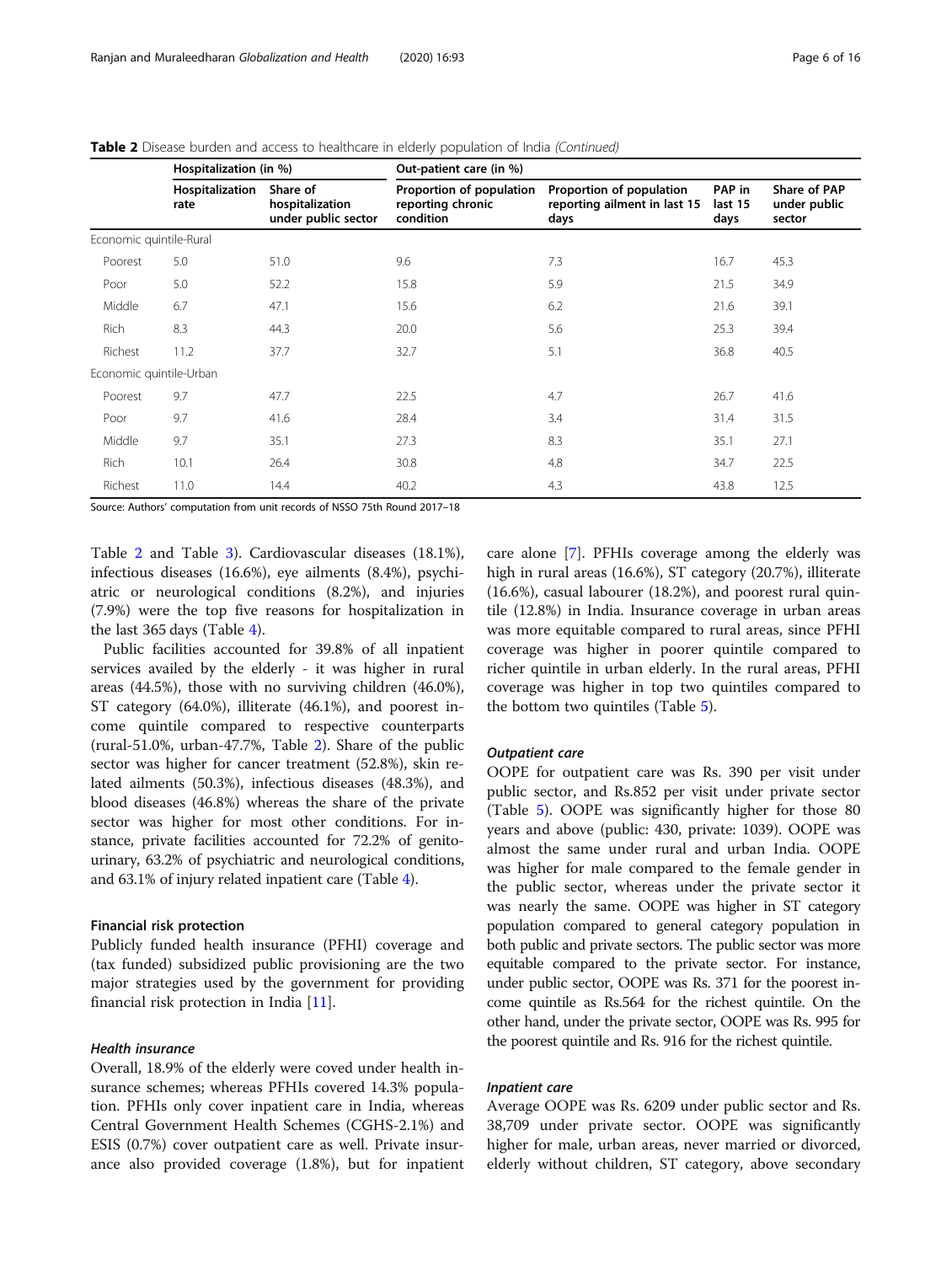# <span id="page-6-0"></span>Table 3 Factors affecting hospitalization, PAP, CHE-10/25, living arrangements, and economic dependence in India's elderly

| <b>Total</b>                              | Reporting of<br>hospitalization<br>OR (95% CI) | Reporting<br>of PAP<br>OR (95% CI)   | <b>CHE-10</b><br>OR (95%<br>CI)       | <b>CHE-25</b><br>OR (95%<br>CI)       | Living<br>alone<br>OR (95% CI)        | <b>Economically</b><br>dependent<br>OR (95% CI) |
|-------------------------------------------|------------------------------------------------|--------------------------------------|---------------------------------------|---------------------------------------|---------------------------------------|-------------------------------------------------|
| Age group (years, ref:60-69)              |                                                |                                      |                                       |                                       |                                       |                                                 |
| $70 - 79$                                 | $1.33$ $(1.27-1.40)$ *                         | $1.25(1.19-$<br>$1.32)$ *            | $1.02(0.93 -$<br>1.13)                | $1.07(0.96 -$<br>1.19)                | $1.02(0.86 -$<br>1.21)                | 1.93 (1.82-2.04)*                               |
| 80 and above                              | $1.37$ $(1.27 - 1.48)^*$                       | $1.50(1.39 -$<br>$1.61$ <sup>*</sup> | $1.00(0.87 -$<br>1.16)                | $0.99(0.84 -$<br>1.16)                | $0.86(0.65 -$<br>1.12)                | 3.59 (3.23-3.99)*                               |
| Place of Residence (ref: rural)           |                                                |                                      |                                       |                                       |                                       |                                                 |
| Urban                                     | $1.23$ $(1.16 - 1.29)^*$                       | $1.44(1.37 -$<br>$1.51$ <sup>*</sup> | $0.50(0.45 -$<br>$0.56$ <sup>*</sup>  | $0.53(0.47 -$<br>$(0.59)^*$           | $0.86(0.72 -$<br>1.02)                | $0.98(0.92 - 1.03)$                             |
| Gender (ref: male)                        |                                                |                                      |                                       |                                       |                                       |                                                 |
| Female                                    | $0.69$ $(0.65 - 0.72)$ *                       | $0.98(0.93 -$<br>1.03)               | $0.79(0.71 -$<br>$0.87$ <sup>*</sup>  | $0.78$ (0.70-<br>$0.88$ <sup>*</sup>  | 2.82 (2.38-<br>$3.35$ <sup>*</sup>    | $10.13$ (9.53-10.8)*                            |
| Surviving Children (ref: no child)        |                                                |                                      |                                       |                                       |                                       |                                                 |
| At least one child                        | $0.97(0.85 - 1.09)$                            | $1.32(1.16-$<br>$1.50$ <sup>*</sup>  | $0.75(0.60 -$<br>0.95)                | $0.81(0.64 -$<br>1.03)                | $0.24(0.19-$<br>$0.30$ <sup>*</sup>   | $2.06$ (1.80-2.36)*                             |
| Social Groups (ref: ST)                   |                                                |                                      |                                       |                                       |                                       |                                                 |
| SC                                        | 1.09 (0.99-1.20)                               | $1.81(1.63 -$<br>$2.02)*$            | $1.35(1.10 -$<br>$1.66$ <sup>**</sup> | $1.55(1.19 -$<br>$2.00$ <sup>**</sup> | $1.28(0.92 -$<br>1.79)                | $1.06(0.95 - 1.17)$                             |
| OBC                                       | $1.16$ (1.07-1.27)**                           | $1.89(1.71 -$<br>$2.08$ <sup>*</sup> | $1.46(1.21 -$<br>$1.75$ <sup>*</sup>  | $1.68(1.33 -$<br>$2.11)^{*}$          | $1.22(0.90 -$<br>1.64)                | $1.20(1.09 - 1.31)^{*}$                         |
| General                                   | $1.18(1.08 - 1.29)^{*}$                        | 2.08 (1.89-<br>$2.29)$ *             | $1.41(1.17-$<br>$1.69$ <sup>*</sup>   | $1.59(1.26 -$<br>$2.01)*$             | $1.22(0.90 -$<br>1.65)                | $1.19(1.08 - 1.30)^{*}$                         |
| <b>Education (ref: illiterate)</b>        |                                                |                                      |                                       |                                       |                                       |                                                 |
| Up to primary                             | $1.09(1.03 - 1.16)$ **                         | $1.33(1.26 -$<br>$(1.41)^*$          | $1.18(1.05 -$<br>$1.33)***$           | 1.26(1.11)<br>$1.44$ <sup>*</sup>     | $0.73(0.60 -$<br>$0.90$ <sup>**</sup> | $0.85$ (0.79-0.91)*                             |
| Up to secondary                           | $0.98(0.92 - 1.05)$                            | $1.17(1.10 -$<br>$1.25$ <sup>*</sup> | $1.40(1.22 -$<br>$1.60$ <sup>*</sup>  | $1.50(1.30 -$<br>$1.73)$ *            | $0.36(0.28 -$<br>$0.46$ <sup>*</sup>  | $0.54$ (0.50-0.58)*                             |
| Above Secondary                           | $0.91(0.84 - 0.99)$ **                         | $1.02(0.94 -$<br>1.11)               | $1.48(1.26 -$<br>$1.74$ <sup>*</sup>  | $1.60(1.34 -$<br>$1.90$ <sup>*</sup>  | $0.34(0.26 -$<br>$(0.45)^*$           | $0.26$ (0.24–0.28) <sup>*</sup>                 |
| Household occupation (ref: self-employed) |                                                |                                      |                                       |                                       |                                       |                                                 |
| Regular Wages                             | $1.02(0.95 - 1.08)$                            | $1.12(1.05 -$<br>$1.19$ <sup>*</sup> | $1.01(0.89 -$<br>1.14)                | $0.93(0.81 -$<br>1.08)                | $0.49(0.28 -$<br>$0.87$ <sup>**</sup> | <b>NA</b>                                       |
| Casual Labourer                           | $1.03(0.96 - 1.10)$                            | $1.23(1.15-$<br>$1.32)$ *            | $0.99(0.86 -$<br>1.13)                | $1.13(0.97 -$<br>1.32)                | $3.01(2.21 -$<br>$4.09$ <sup>*</sup>  | NA.                                             |
| Economic quintile (ref: poorest)          |                                                |                                      |                                       |                                       |                                       |                                                 |
| Poor                                      | $1.11 (1.03 - 1.20)$ **                        | 1.29 (1.19-<br>$1.39$ <sup>*</sup>   | $0.63(0.53 -$<br>$(0.73)^{*}$         | $0.63(0.53 -$<br>$(0.74)^{*}$         | $0.60(0.45 -$<br>$0.81$ <sup>**</sup> | $0.96(0.88 - 1.04)$                             |
| Middle                                    | $1.31(1.22 - 1.41)^*$                          | $1.56(1.44 -$<br>$1.68$ <sup>*</sup> | $0.56(0.48 -$<br>$0.64$ <sup>*</sup>  | $0.59(0.50 -$<br>$(0.69)^*$           | $0.79(0.61 -$<br>1.03)                | $0.90(0.83 - 0.97)$ **                          |
| Rich                                      | $1.44$ $(1.38 - 1.55)^*$                       | $1.68(1.56 -$<br>$1.81$ <sup>*</sup> | $0.47(0.40 -$<br>$0.54$ <sup>*</sup>  | $0.51(0.43 -$<br>$0.60$ <sup>*</sup>  | $1.11(0.87 -$<br>1.42)                | $0.80(0.74 - 0.87)^*$                           |
| Richest                                   | $1.69$ $(1.56 - 1.82)^*$                       | 2.47 (2.29-<br>$2.66$ <sup>*</sup>   | $0.36(0.31 -$<br>$0.42$ <sup>*</sup>  | $0.40(0.34 -$<br>$(0.47)^*$           | 1.38 (1.09-<br>1.75)                  | $0.71$ $(0.65 - 0.77)^*$                        |
| Insurance coverage (ref: No)              |                                                |                                      |                                       |                                       |                                       |                                                 |
| Yes                                       | $1.27$ (1.20-1.34)*                            | NA.                                  | $0.52(0.47 -$<br>$0.58$ <sup>*</sup>  | $0.57(0.50 -$<br>$0.64$ <sup>*</sup>  | <b>NA</b>                             | <b>NA</b>                                       |
| Provider (ref: public)                    |                                                |                                      |                                       |                                       |                                       |                                                 |
| Private                                   | NΑ                                             | ΝA                                   | $8.18(7.41 -$<br>$9.02$ <sup>*</sup>  | $7.52(6.6 -$<br>$8.51$ <sup>*</sup>   | ΝA                                    | <b>NA</b>                                       |
| Economic independence (ref: independent)  |                                                |                                      |                                       |                                       |                                       |                                                 |
| Dependent                                 | $1.39(1.31 - 1.47)^*$                          | $1.26(1.19-$                         | $1.06(0.95 -$                         | $0.94(0.83 -$                         | NA.                                   | <b>NA</b>                                       |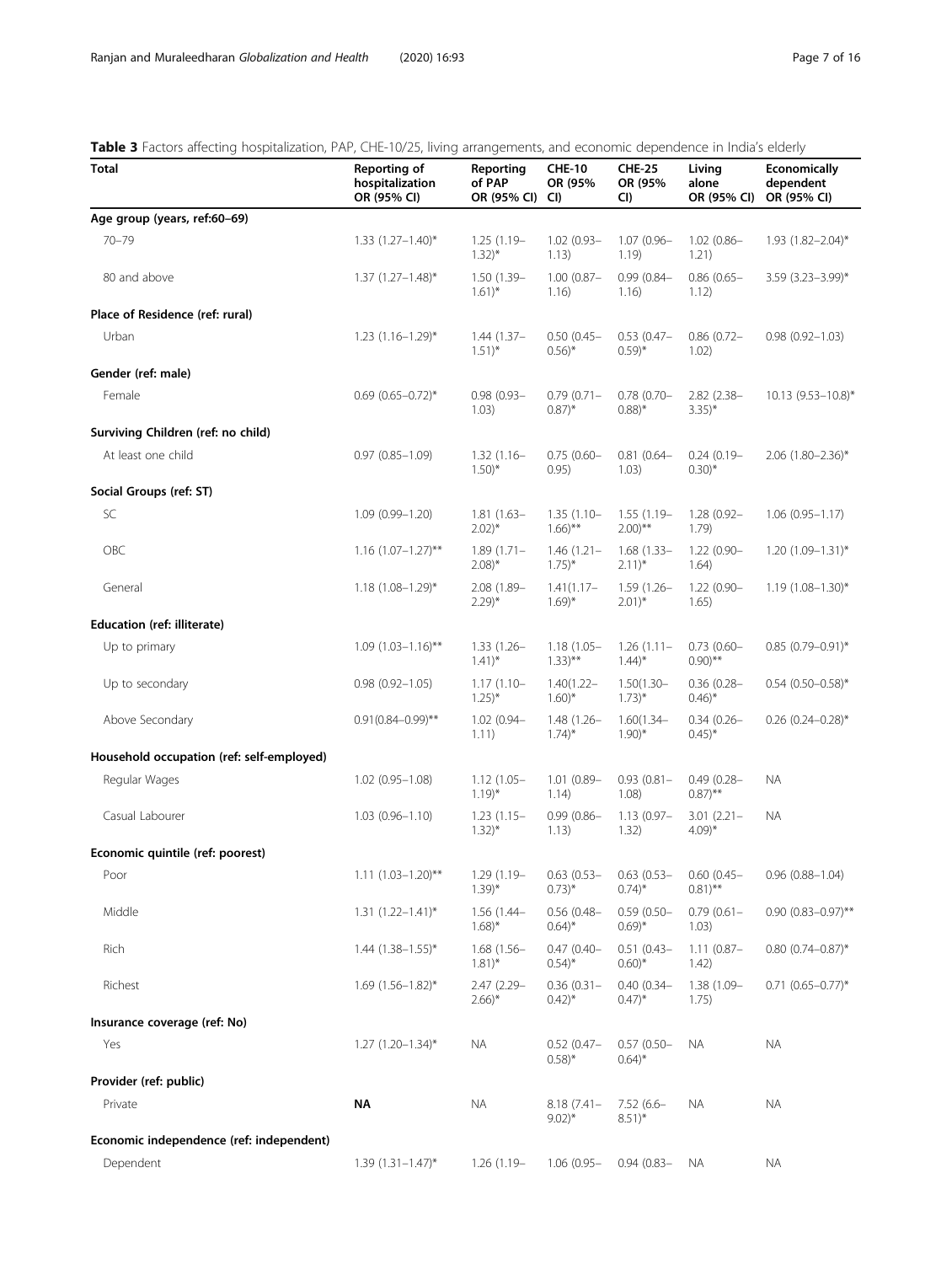Table 3 Factors affecting hospitalization, PAP, CHE-10/25, living arrangements, and economic dependence in India's elderly (Continued)

| <b>Total</b>                                                                            | Reporting of<br>hospitalization<br>OR (95% CI) | Reporting<br>of PAP<br>OR (95% CI)   | <b>CHE-10</b><br>OR (95%<br>CI        | <b>CHE-25</b><br>OR (95%<br>CI)    | Living<br>alone<br>OR (95% CI)          | Economically<br>dependent<br>OR (95% CI) |
|-----------------------------------------------------------------------------------------|------------------------------------------------|--------------------------------------|---------------------------------------|------------------------------------|-----------------------------------------|------------------------------------------|
|                                                                                         |                                                | $1.33)$ *                            | 1.18                                  | 1.06)                              |                                         |                                          |
| Living arrangement (ref: with spouse/family)                                            |                                                |                                      |                                       |                                    |                                         |                                          |
| Living alone                                                                            | 2.40 (2.07-2.78)*                              | $1.66(1.43 -$<br>$1.93$ <sup>*</sup> | $2.07(1.62 -$<br>$2.64$ <sup>*</sup>  | 2.04 (1.59-<br>$2.62$ <sup>*</sup> | <b>NA</b>                               | $0.16$ (0.14-0.19)*                      |
| Constant                                                                                | $0.16$ $(0.14 - 0.19)^*$                       | $0.05(0.04 -$<br>$0.06$ <sup>*</sup> | $0.56(0.41 -$<br>$0.76$ <sup>*</sup>  | $0.14(0.10 -$<br>$(0.19)^*$        | $0.009(0.006 -$<br>$0.014$ <sup>*</sup> | $0.64$ $(0.54 - 0.75)^*$                 |
| <b>Model Details</b>                                                                    |                                                |                                      |                                       |                                    |                                         |                                          |
| Log likelihood                                                                          | $-23,767,779$                                  | $-24,171.993$                        | $\overline{\phantom{0}}$<br>6115.6486 | $-5128.930$                        | $-2938.437$                             | $-19,561.532$                            |
| Number of observations                                                                  | 42,755                                         | 42,755                               | 10,801                                | 10,801                             | 42,760                                  | 42,755                                   |
| LR Chi <sub>2</sub>                                                                     | 1369.42                                        | 1974.30                              | 2655.74                               | 1793.75                            | 2396.66                                 | 12,375.97                                |
| Prob>Chi2                                                                               | 0.000                                          | 0.000                                | 0.000                                 | 0.000                              | 0.000                                   | 0.0000                                   |
| Pseudo R2                                                                               | 0.028                                          | 0.039                                | 0.178                                 | 0.149                              | 0.2897                                  | 0.2403                                   |
| Mean Variance inflation factor                                                          | 1.56                                           | 1.58                                 | 1.65                                  | 1.65                               | 1.63                                    | 1.620                                    |
| Mean Pregibon dbeta                                                                     | 0.258                                          | 0.275                                | 0.45                                  | 0.245                              | 0.019                                   | 0.709                                    |
| Specification error (linktest): predicted value<br>$(\text{hat})[p >  z ]$              | 0.000                                          | 0.000                                | 0.000                                 | 0000                               | 0.000                                   | 0.000                                    |
| Specification error (linktest): predicted value<br>squared $(\text{hatsq})$ $[p >  z ]$ | 0.315                                          | 0.141                                | 0.369                                 | 0.314                              | 0.387                                   | 0.081                                    |

Note:

(\*) p-value < 0.001

(\*\*) p-value< 0.05

'NA' indicates particular variable was not included the respective model

All estimates, except model details, are odds ratio (OR) and values in the parentheses are confidence interval of the estimates

Source: Authors' computation from unit records of NSSO 75th Round 2017–18

literate, and richest quintiles compared to their respective counterparts. For instance, OOPE for the poorest rural quintile was Rs. 5084 in public and Rs. 19,410 in private provider; whereas it was Rs. 7949 and Rs. 39,683 in the richest rural quintile, respectively (refer Table [5](#page-9-0)). CHE-10 and CHE-25 were calculated to estimate the impact of OOPE on the households. 23.2% of inpatients in public sector faced CHE-10, whereas 64.9% faced CHE-10 under private sector. Similarly, CHE-25 was 9.1% under public sector, and 37.0% under private sector. CHE-10 and CHE-25 were higher among those in 60–69 years age group, rural areas, male gender, never-married individuals, ST category, casual labourer, and poorest income quintile compared to their counterparts (Table [5](#page-9-0)). Chances of facing CHE-10 and CHE-25 were statistically higher for rural areas, male gender, those with no surviving children, in the poorest quintile, non-insured population, who used private provider and among the elderly living alone (Table [3](#page-6-0)). Similarly, chances of facing CHE-10 and CHE-25 was 8.18 and 7.52 times higher, respectively, under the private sector compared to the public sector.

## Living arrangements

4.2% of the elderly population lived alone, whereas 14.1% lived with spouse only (Table [6\)](#page-11-0). The elderly population living alone was higher in rural areas (4.4%), female gender (6.6%), never married or divorced individuals (22.2%), elderly with no surviving child (16.1%), illiterate population (5.0%), and the richest income quintile (rural-7.0%, urban-6.5%). Also, those living with their spouse were higher in the top two income quintiles compared to the bottom two quintiles. Chances of living alone was higher in female (OR: 2.82), and richest income quintile (OR: 1.87- refer Table [3](#page-6-0)).

## Economic dependence

In India, 47% of elderly were financially depenedent on others; 30.1% were independent, and 22.9% were partially dependent (Table  $6$ ). In other words, 70% of India's elderly were, partially or entirely, financially dependent on others. Complete financial dependence was higher among those 80 years and above (70.8%), female (67.1%), widowed (62.8%), illiterate (55.5%), and poorer quintiles. Chances of being economically dependent were higher among 80 years and above (OR: 3.59), female (OR: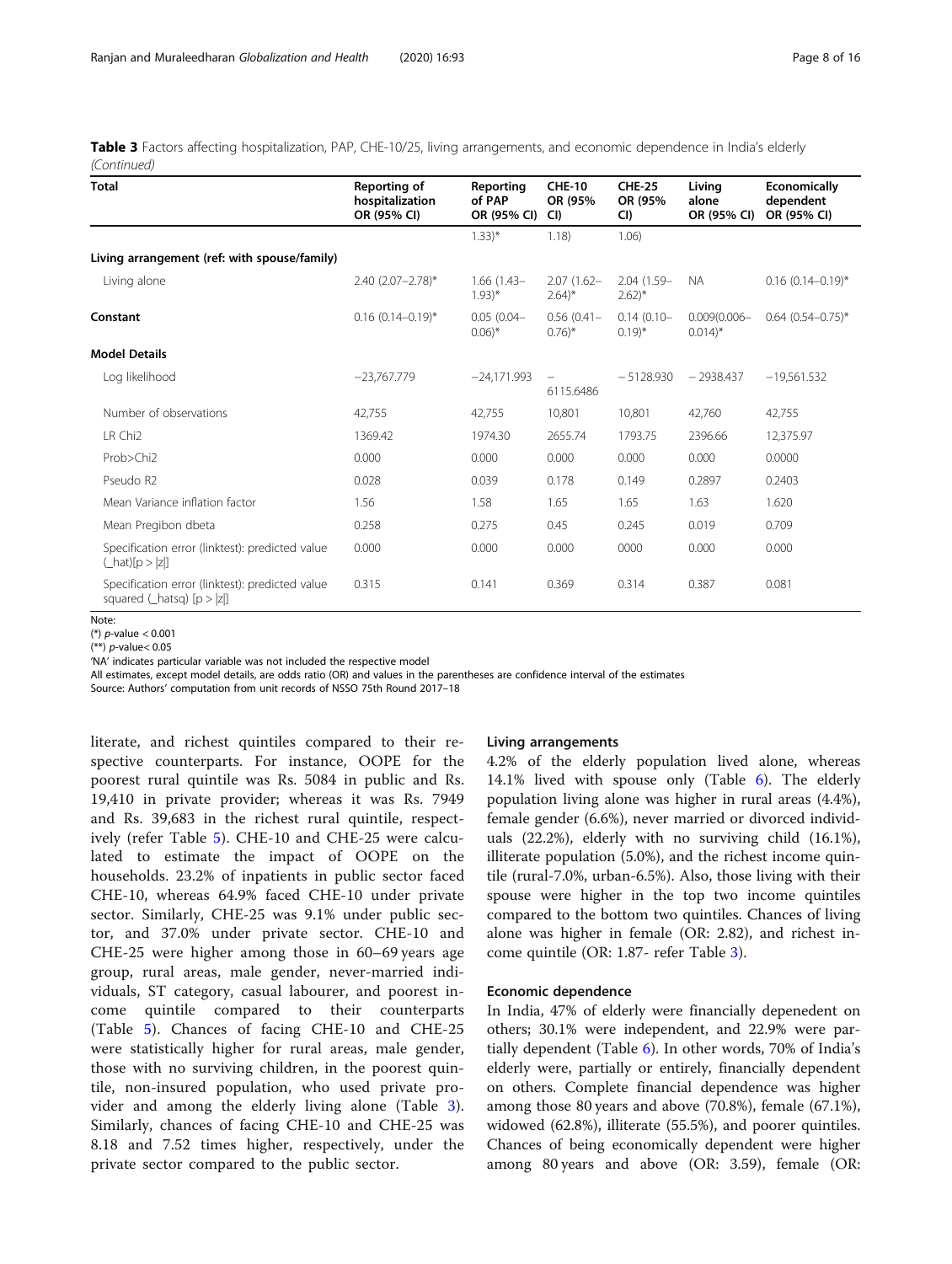|                                                             | Hospitalization                              |                                                                  | Out-patient care                       |                                                          |  |  |  |
|-------------------------------------------------------------|----------------------------------------------|------------------------------------------------------------------|----------------------------------------|----------------------------------------------------------|--|--|--|
|                                                             | Diseases burden<br>during<br>hospitalization | Share of hospitalization episodes<br>treated under public sector | Diseases burden in<br>out-patient care | Share of out-patient care<br>treated under public sector |  |  |  |
| Infection                                                   | 16.6                                         | 48.3                                                             | 10.0                                   | 33.5                                                     |  |  |  |
| Cancers                                                     | 4.6                                          | 52.8                                                             | 0.5                                    | 55.8                                                     |  |  |  |
| <b>Blood diseases</b>                                       | 0.9                                          | 46.8                                                             | 0.9                                    | 15.3                                                     |  |  |  |
| Endocrine, metabolic,<br>nutritional (includes<br>diabetes) | 5.3                                          | 40.3                                                             | 22.5                                   | 35.5                                                     |  |  |  |
| Psychiatric and Neurological                                | 8.2                                          | 36.8                                                             | 4.4                                    | 28.2                                                     |  |  |  |
| Genito-urinary                                              | 5.3                                          | 27.8                                                             | 1.0                                    | 33.9                                                     |  |  |  |
| Eye                                                         | 8.4                                          | 37.8                                                             | 1.5                                    | 47.5                                                     |  |  |  |
| Ear                                                         | 0.2                                          | 36.4                                                             | 0.4                                    | 35.6                                                     |  |  |  |
| Cardio-vascular (includes<br>hypertension)                  | 18.1                                         | 37.7                                                             | 32.0                                   | 33.4                                                     |  |  |  |
| Respiratory                                                 | 7.8                                          | 45.3                                                             | 7.3                                    | 37.5                                                     |  |  |  |
| Gastro-Intestinal                                           | 7.5                                          | 36.7                                                             | 2.6                                    | 30.3                                                     |  |  |  |
| Skin                                                        | 0.7                                          | 50.3                                                             | 0.9                                    | 22.7                                                     |  |  |  |
| Musculo-skeletal                                            | 6.2                                          | 34.8                                                             | 13.9                                   | 33.0                                                     |  |  |  |
| Injuries                                                    | 7.9                                          | 34.9                                                             | 0.7                                    | 31.1                                                     |  |  |  |
| Others                                                      | 2.4                                          | 31.4                                                             | 1.6                                    | 15.3                                                     |  |  |  |
| Total                                                       | 100.0                                        | 39.8                                                             | 100.0                                  | 33.6                                                     |  |  |  |

<span id="page-8-0"></span>Table 4 Disease burden and health seeking behavior in elderly during hospitalization and out-patient care in India

Source: Authors' computation from unit records of NSSO 75th Round 2017–18

10.13), general category population (OR: 1.19), elderly not living alone, and poorer quintiles (refer Table [3\)](#page-6-0).

# Physical immobility

Physical mobility is one of the proxy indicators for locomotor disability. In India, 7.6% of the elderly were either completely (bedridden) or partially immobile (on a wheelchair or restricted within their home). It was considerably high among those 80 years and above (27.5%), female gender (8.9%), widowed (11.9%), illiterate population (8.7%), and poorer income quintiles. However, immobility increases steeply for the richest quintile (rural-8.3%, urban- 9.5%) compared to other quintiles (refer Table [6\)](#page-11-0).

## Perception of self-health

In India, one in five elderly (19.6%) felt their current health status was poorer, and a similar proportion (21.0%) felt that their health condition had deteriorated compared to the previous year (Table [6](#page-11-0)). Perception of health being poor was high among those above 80 of years, in rural areas (21.4%), and among the widowed elderly (26%). About 20% of those in poorest urban quintile perceived their health had deteriorated compared to the previous year (refer Table [6\)](#page-11-0).

# Change in the health status of the elderly in NSS 75th round, 2017–18, compared to NSS 71st round, 2014

Hospitalization rate among elderly fell from 10.9% in 2014 to 8.5% in 2017–18 (Table [7\)](#page-13-0). Also, PAP fell from 30.3 (out of 100 reported elder persons) in 2014 to 27.7 in 2017–18. Share of the public sector in outpatient care increased from 28.3% in 2014, to 33.6% in 2017–18, whereas its share in inpatient care increased from 35.9% to 39.0%. OOPEs under public sector fell from Rs. 547  $(in 2014)$  to Rs. 390  $(in 2017-18)$  per visit for outpatient care and from Rs. 7177 (in 2014) to Rs 6209 (in 2017– 18) per visit for hospitalization. On the other hand, OOPEs under private sector increased from Rs. 802 (in 2014) to Rs 852 (in 2017–18) per outpatient visit, and Rs. 31,875 (in 2014) to Rs. 38,709 (in 2017–18) per hospitalization visit(refer Table [7\)](#page-13-0).

# **Discussion**

Here we highlight some key findings and discuss the extent to which the elderly population is vulnerable in the light of the emerging international literature and evidence.

Disease burden in the elderly population (PAP: 27.7%, hospitalization rate: 8.5%- Table [2](#page-4-0)) is disproportionately higher compared to the population below the age of 60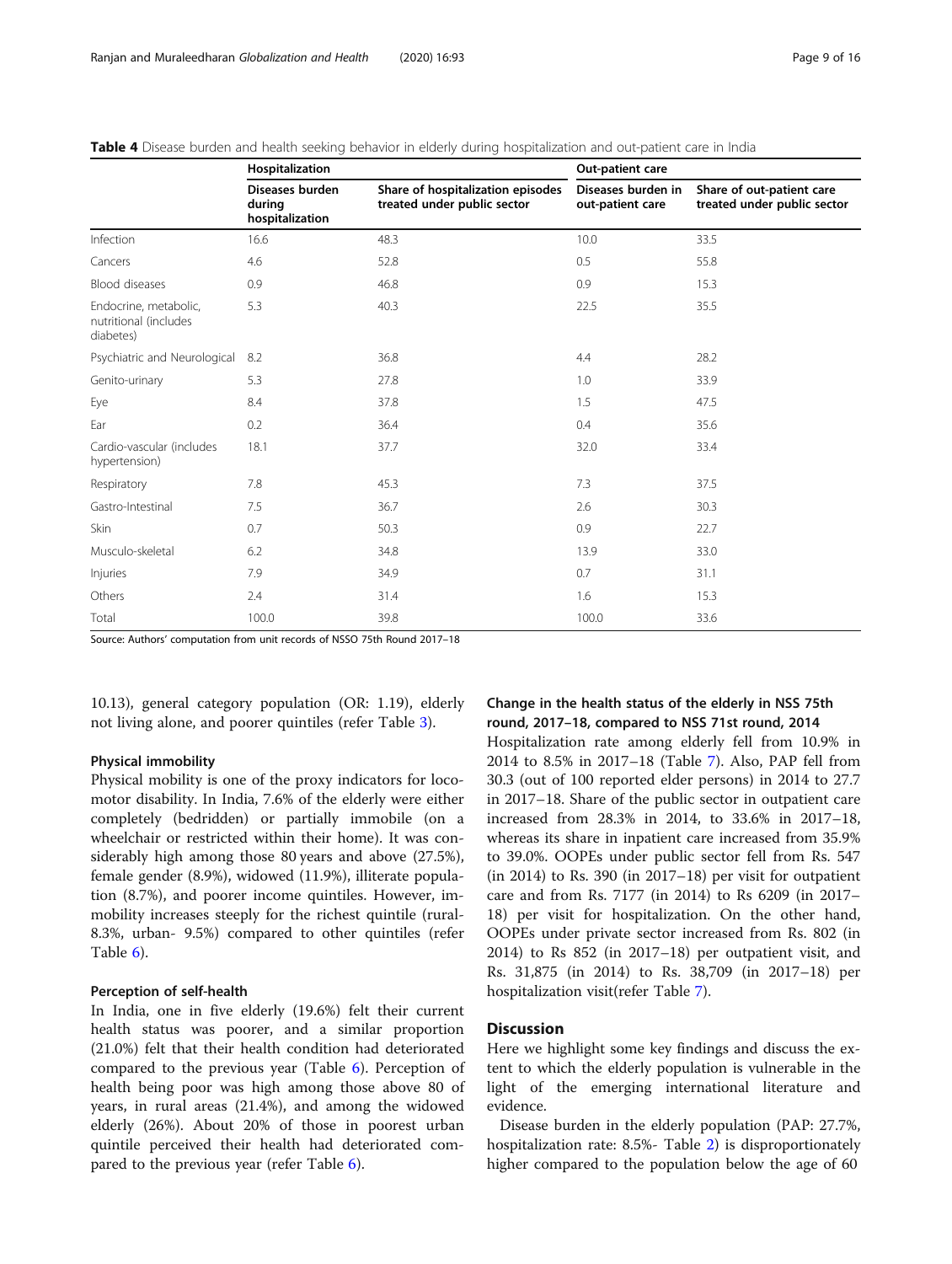|                                   | Insurance coverage                           |      |     | OOPE in out-<br>patient care | <b>OOPE</b> during<br>hospitalization |        | <b>CHE-10</b> |                | <b>CHE-25</b>       |      |
|-----------------------------------|----------------------------------------------|------|-----|------------------------------|---------------------------------------|--------|---------------|----------------|---------------------|------|
|                                   | Total insurance coverage Coverage under PFHI |      | Pub | Pvt                          | Pub                                   | Pvt.   |               |                | Pub Pvt Pub Pvt.    |      |
| Total                             | 18.9                                         | 14.3 | 390 | 852                          | 6209                                  | 38,709 | 23.2          | 64.9 9.1       |                     | 37.0 |
| Age group (years)                 |                                              |      |     |                              |                                       |        |               |                |                     |      |
| $60 - 69$                         | 19.3                                         | 14.5 | 410 | 822                          | 5315                                  | 39,051 |               | 22.2 67.5 7.6  |                     | 38.8 |
| $70 - 79$                         | 17.8                                         | 13.9 | 336 | 841                          | 8364                                  | 38,523 |               | 25.4 63.0 13.0 |                     | 36.6 |
| 80 and above                      | 18.7                                         | 14.3 | 430 | 1039                         | 4745                                  | 37,828 |               | 23.0 58.9 6.4  |                     | 30.7 |
| Place of Residence                |                                              |      |     |                              |                                       |        |               |                |                     |      |
| Rural                             | 18.1                                         | 16.6 | 388 | 816                          | 6180                                  | 32,009 |               | 25.2 67.8 10.0 |                     | 40.7 |
| Urban                             | 20.4                                         | 9.5  | 394 | 892                          | 6268                                  | 47,200 |               | 19.0 61.3 7.1  |                     | 32.4 |
| Gender                            |                                              |      |     |                              |                                       |        |               |                |                     |      |
| Male                              | 19.0                                         | 14.1 | 441 | 857                          | 7336                                  | 44,666 | 25.7          | 67.6 10.8      |                     | 41.2 |
| Female                            | 18.7                                         | 14.5 | 342 | 847                          | 4780                                  | 31,459 |               | 20.2 61.7 6.9  |                     | 31.9 |
| Marital Status                    |                                              |      |     |                              |                                       |        |               |                |                     |      |
| Never Married                     | 17.3                                         | 14.6 | 318 | 1849                         | 7857                                  | 88,010 |               | 16.6 62.0 5.7  |                     | 46.6 |
| Currently married                 | 18.3                                         | 13.5 | 484 | 861                          | 6381                                  | 40,639 | 21.7          | 67.1 9.5       |                     | 38.6 |
| Widowed                           | 19.9                                         | 15.8 | 256 | 818                          | 4370                                  | 26,638 |               | 19.8 58.1 6.1  |                     | 29.7 |
| Surviving Children                |                                              |      |     |                              |                                       |        |               |                |                     |      |
| At least one surviving child 18.7 |                                              | 14.1 | 393 | 849                          | 5676                                  | 36,426 |               | 20.3 63.5 8.1  |                     | 35.3 |
| No child                          | 21.3                                         | 18.9 | 306 | 937                          | 9320                                  | 56,542 |               |                | 40.6 77.0 14.8      | 51.6 |
| Social Groups                     |                                              |      |     |                              |                                       |        |               |                |                     |      |
| ST                                | 22.5                                         | 20.7 | 246 | 613                          | 4102                                  | 22,546 |               | 25.2 69.2 3.5  |                     | 43.3 |
| SC                                | 15.1                                         | 13.6 | 451 | 1063                         | 7229                                  | 24,972 | 27.8          | 61.2 12.8      |                     | 31.8 |
| OBC                               | 20.0                                         | 16.9 | 324 | 782                          | 5523                                  | 33,098 | 23.6          | 66.8 8.9       |                     | 38.8 |
| General                           | 18.8                                         | 10.3 | 492 | 860                          | 6779                                  | 48,538 |               | 19.9 64.1 8.5  |                     | 36.5 |
| Education                         |                                              |      |     |                              |                                       |        |               |                |                     |      |
| Illiterate                        | 17.9                                         | 16.6 | 333 | 732                          | 4409                                  | 25,878 |               | 19.7 63.5 6.4  |                     | 34.3 |
| Up to primary                     | 19.3                                         | 14.7 | 363 | 856                          | 6065                                  | 31,672 | 21.9          |                | 65.2 11.6           | 33.9 |
| Up to secondary                   | 19.4                                         | 11.8 | 530 | 786                          | 6678                                  | 46,869 |               | 23.7 63.7 8.7  |                     | 39.6 |
| Above Secondary                   | 22.2                                         | 4.8  | 615 | 1222                         | 13,856                                | 57,350 |               | 21.2 63.3 7.5  |                     | 36.6 |
| Household occupation              |                                              |      |     |                              |                                       |        |               |                |                     |      |
| Self employed                     | 14.9                                         | 13.0 | 500 | 846                          | 6961                                  | 37,673 |               | 19.7 63.5 9.4  |                     | 35.9 |
| Regular Wages                     | 24.3                                         | 10.4 | 308 | 1046                         | 5998                                  | 36,478 |               | 21.9 65.2 5.3  |                     | 26.3 |
| Casual Labourer                   | 18.8                                         | 18.2 | 268 | 618                          | 3509                                  | 22,085 |               | 23.7 63.7 8.2  |                     | 36.0 |
| Others                            | 25.2                                         | 17.1 | 387 | 830                          | 5260                                  | 42,098 |               | 21.2 63.3 8.4  |                     | 43.3 |
| Economic quintile-Rural           |                                              |      |     |                              |                                       |        |               |                |                     |      |
| Poorest                           | 13.5                                         | 12.8 | 381 | 761                          | 5084                                  | 19,410 |               | 43.3 75.2 17.5 |                     | 47.4 |
| Poor                              | 10.6                                         | 10.1 | 477 | 908                          | 4858                                  | 28,978 |               | 24.3 67.7 4.4  |                     | 45.1 |
| Middle                            | 19.0                                         | 18.2 | 360 | 725                          | 6293                                  | 24,807 |               | 19.3 71.4 8.7  |                     | 37.8 |
| Rich                              | 20.9                                         | 19.6 | 421 | 659                          | 5470                                  | 32,435 | 22.6          | 72.9 10.7      |                     | 44.6 |
| Richest                           | 25.6                                         | 21.7 | 353 | 918                          | 7949                                  | 39,683 |               | 22.7 60.6 9.9  |                     | 36.5 |
| Economic quintile-Urban           |                                              |      |     |                              |                                       |        |               |                |                     |      |
| Poorest                           | 13.4                                         | 10.4 | 371 | 995                          | 5577                                  | 32,077 |               |                | 27.6 77.1 11.8 44.4 |      |
| Poor                              | 18.1                                         | 13.2 | 322 | 862                          | 4227                                  | 41,811 |               | 21.6 63.2 6.4  |                     | 34.7 |

# <span id="page-9-0"></span>Table 5 Financial Protection during hospitalization and outpatient care for India's Elderly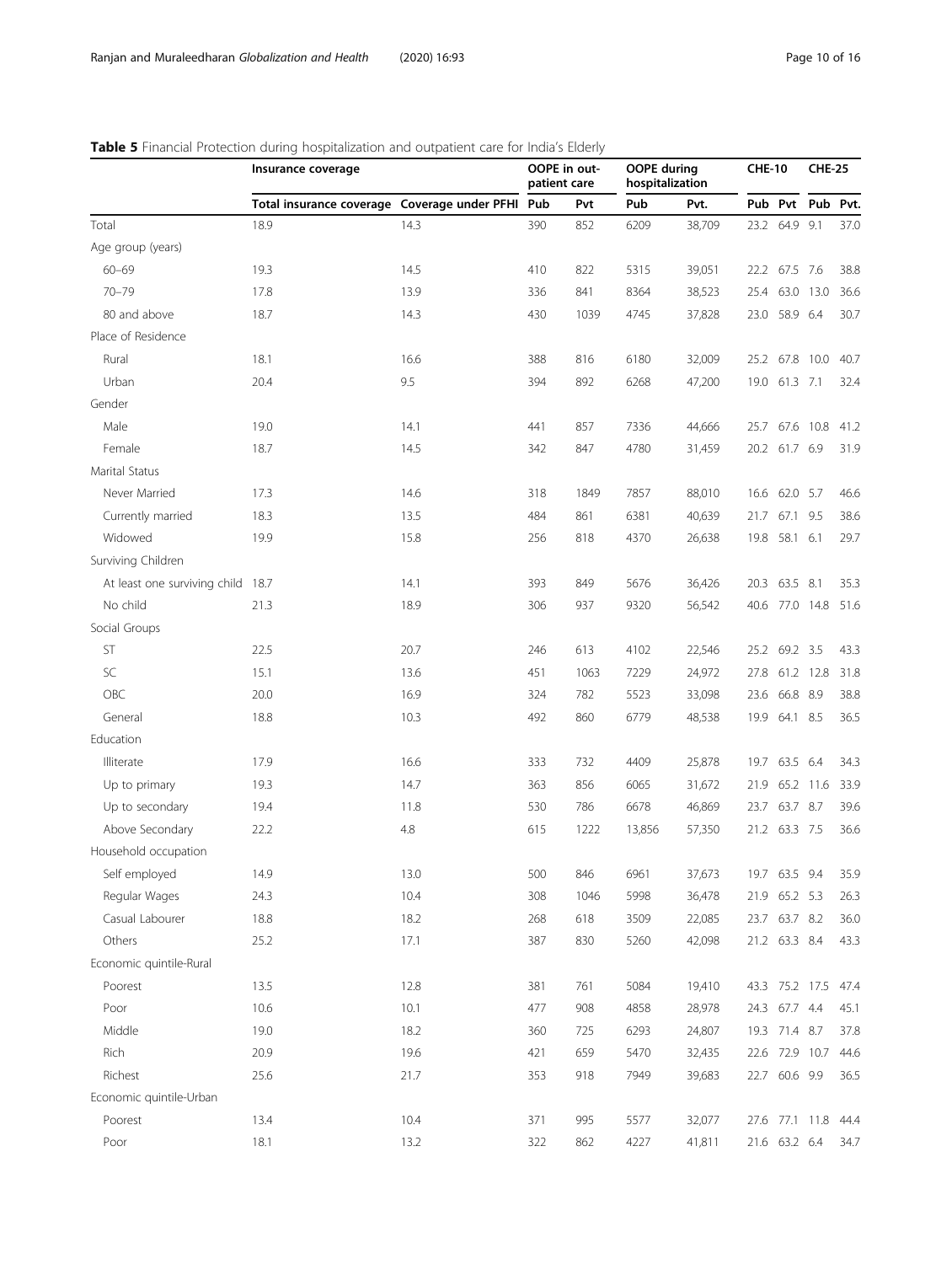|         | Insurance coverage                               |     | OOPE in out-<br>patient care |     | OOPE during<br>hospitalization |        | <b>CHE-10</b> |               | <b>CHE-25</b>    |      |
|---------|--------------------------------------------------|-----|------------------------------|-----|--------------------------------|--------|---------------|---------------|------------------|------|
|         | Total insurance coverage Coverage under PFHI Pub |     |                              | Pvt | Pub                            | Pvt.   |               |               | Pub Pvt Pub Pvt. |      |
| Middle  | 18.3                                             | 9.7 | 352                          | 845 | 5850                           | 42.262 |               | 13.6 63.8 3.7 |                  | 34.2 |
| Rich    | 19.2                                             | 9.0 | 441                          | 868 | 7091                           | 50.633 |               | 11.6 62.3 4.9 |                  | 28.2 |
| Richest | 35.6                                             | 5.5 | 564                          | 916 | 13.025                         | 60.067 | 11 2.         | 48.6 6.2      |                  | 26.0 |

Table 5 Financial Protection during hospitalization and outpatient care for India's Elderly (Continued)

Source: Authors' computation from unit records of NSSO 75th Round 2017–18

years (PAP: 5.9%, hospitalization rate: 2.4%) [[7](#page-14-0)]. Selfreported hospitalization rate and PAP were significantly higher in upper socioeconomic population compared to the lower socioeconomic population since perceived healthcare needs are higher in upper socioeconomic population. Various studies have shown that the poor and marginalized sections of society have a higher burden of non-communicable diseases and chronic conditions [\[17\]](#page-15-0). In current COVID-19 pandemic, studies from China, Italy, Spain, and the United States have shown that NCD patienst are at higher risk of mortality due to COVID-19 [\[18](#page-15-0)–[20](#page-15-0)]. In the elderly population, these comorbid conditions further aggravate the COVID-19 condition and increase mortality [[21\]](#page-15-0).

In India, one-third of the elderly went to public healthcare facilities (hospitalization: 39.8%, outpatient care: 33.6% -Table [2](#page-4-0)); the remaining two-third went to private healthcare facilities. Often, elderly patients require lifelong treatment, curative and rehabilitative, for their chronic conditions. These conditions require regular follow-up, which includes doctor's consultation, continued medication, and diagnostic tests. India's healthcare systems, both public and private, do not provide the required level of continuity of care, which leads to poor quality of care for the elderly [\[22\]](#page-15-0). Rehabilitative care is almost absent in India's public health care system and in some urban areas where private sector provides this care is prohibitively costly, which poor and middle income elderly cannot afford [\[23\]](#page-15-0). All these may lead to further suffering, poorer quality of life, and mortality for the elderly.

In the current COVID-19 pandemic, the public healthcare system has been overstretched in handling the avalanche of COVID-19 patients. It has seriously disrupted provision of regular services at public healthcare facilities which include immunization, child and maternal health, dialysis services, emergency surgeries, and general outpatient care [[24\]](#page-15-0). A recent study done by Stop TB Partnership shows that for every month of lockdown in India, there would be an additional 2,32,665 tuberculosis (TB) cases and 71,290 deaths in the period of 2020–2025 [\[25](#page-15-0)]. Public facilities are major service providers for the poor and marginalized elderly in society. For instance, 64% of ST, 54% of the casual labourer, and 51% of rural poorest elderly took inpatient care under the public facility in 2017–18 (refer Table [2](#page-4-0)).

Private sector, which provides two-thirds of care for the elderly, has not been able to respond adequately in the country  $[26, 27]$  $[26, 27]$  $[26, 27]$  $[26, 27]$  $[26, 27]$ . A significant proportion of private providers has either stopped providing care due to fear of the spread of the diseases or have started charging exorbitantly high which cannot be afforded by the poor and middle-class person of the society [\[28](#page-15-0), [29](#page-15-0)].

Availability of regular drugs, related to chronic conditions, face additional logistic constraints after the nation-wide lockdown [[30\]](#page-15-0). As part of the latest controversy on the use of hydroxychloroquine drug for covid-19 patients, this drug became unavailable for rheumatic patients, which is a common ailment in the elderly population in India and across the world [[31](#page-15-0), [32\]](#page-15-0). Public health facilities, where these drugs are provided free of cost to patients (who are largely poor), reported shortage of regular NCD drugs [\[33](#page-15-0)].

Elderly face greater risk of financial hardships due to chronic nature of ailment and comorbidities, which require long term care. Another dimension of financial hardship for the elderly comes from the fact that 70% are partially or wholly financially dependent on others (refer Table [6\)](#page-11-0). It is even higher for those in the lower socioeconomic groups. For instance, 50% of elderly males and 90% of females are dependent on other family members for financial support. In rural areas, elderly parents are dependent on their children who work as a migrant labourer in urban settings. In the current crisis with lockdown, the unemployed, migrants from urban areas to rural areas, would find it difficult to support their families and the elderly dependent parents [[34\]](#page-15-0).

One of the direct impacts of the current pandemic for the elderly could be lack of access to food leading to starvation. For instance, a study done by Pradhan shows that 50% of India's rural households are consuming less food compared to pre-COVID-19 outbreak [[35](#page-15-0)]. Studies across the world also point out that food insecurity, hunger, and malnutrition could beome worse during the pandemic [[36](#page-15-0)].

In terms of social welfare schemes, central and state governments have announced various measures for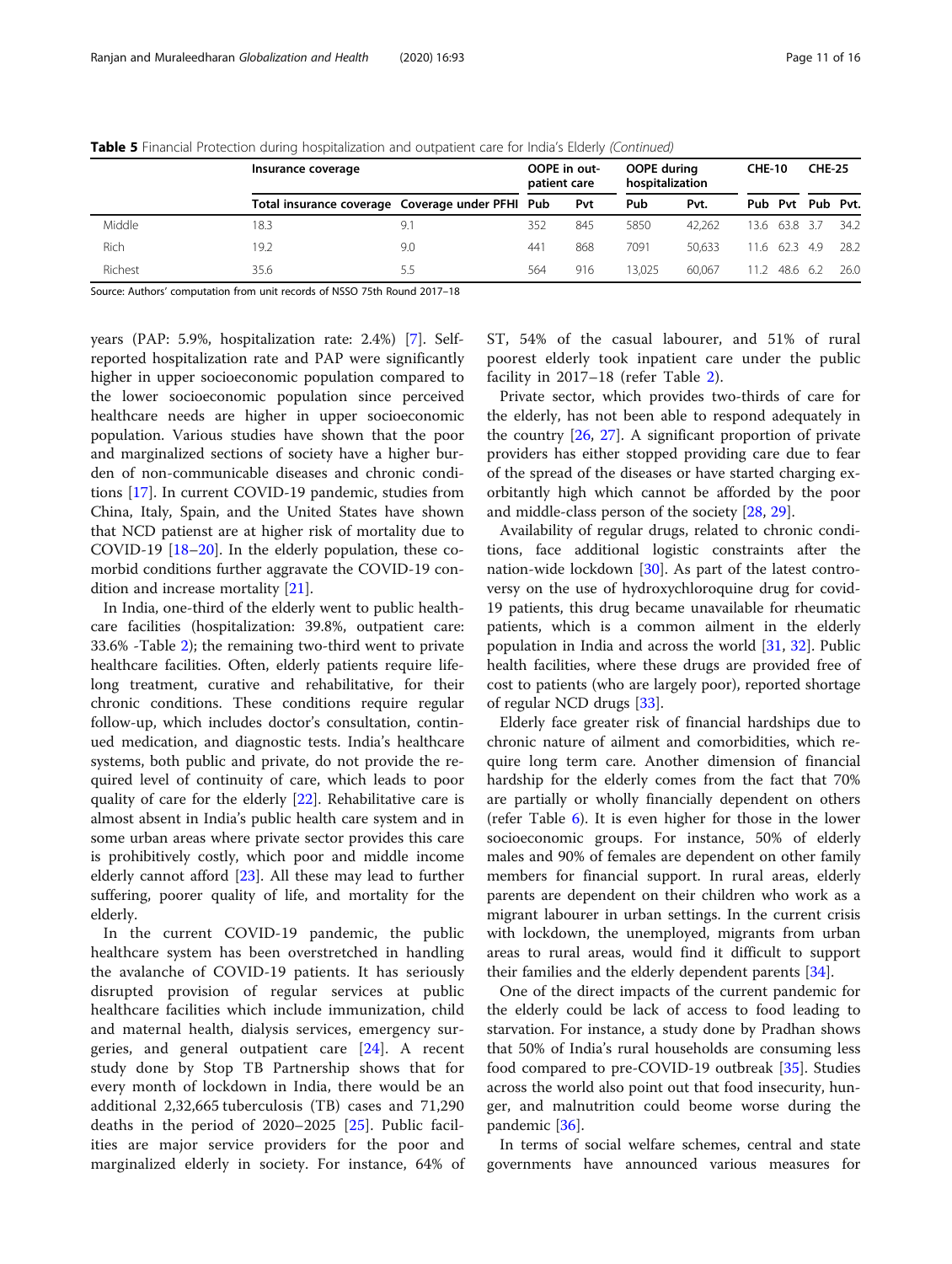|                         | <b>Table 0</b> Eiving analigement and economic independence in elderly population of india<br>Living arrangements |                                  |                                                                     |       | Economic independence |      |                                     | <b>Physically</b> | Poor                               | Perception                                           |  |
|-------------------------|-------------------------------------------------------------------------------------------------------------------|----------------------------------|---------------------------------------------------------------------|-------|-----------------------|------|-------------------------------------|-------------------|------------------------------------|------------------------------------------------------|--|
|                         | Living with<br>spouse and<br>other<br>members                                                                     | Living<br>with<br>spouse<br>only | Living without- Living<br>spouse but<br>with children/<br>relatives | alone | Independent Partially |      | <b>Fully</b><br>dependent dependent | immobile          | perception<br>of current<br>health | of change<br>in state of<br>health<br>being<br>worse |  |
| Total                   | 50.3                                                                                                              | 14.1                             | 31.5                                                                | 4.2   | 30.1                  | 22.9 | 47.0                                | 7.6               | 19.6                               | 21.0                                                 |  |
| Age group (years)       |                                                                                                                   |                                  |                                                                     |       |                       |      |                                     |                   |                                    |                                                      |  |
| $60 - 69$               | 54.9                                                                                                              | 16.0                             | 25.1                                                                | 4.1   | 35.0                  | 23.9 | 41.2                                | 4.5               | 13.6                               | 16.2                                                 |  |
| $70 - 79$               | 44.2                                                                                                              | 11.5                             | 39.9                                                                | 4.5   | 23.1                  | 22.5 | 54.4                                | 9.3               | 26.8                               | 26.3                                                 |  |
| 80 and<br>above         | 31.7                                                                                                              | 7.3                              | 57.1                                                                | 4.0   | 12.3                  | 17.0 | 70.8                                | 27.5              | 46.0                               | 43.7                                                 |  |
| Place of Residence      |                                                                                                                   |                                  |                                                                     |       |                       |      |                                     |                   |                                    |                                                      |  |
| Rural                   | 51.1                                                                                                              | 13.4                             | 31.1                                                                | 4.4   | 28.5                  | 24.5 | 47.0                                | 7.6               | 21.4                               | 22.8                                                 |  |
| Urban                   | 48.6                                                                                                              | 15.5                             | 32.2                                                                | 3.7   | 33.3                  | 19.7 | 47.0                                | 7.5               | 16.1                               | 17.3                                                 |  |
| Gender                  |                                                                                                                   |                                  |                                                                     |       |                       |      |                                     |                   |                                    |                                                      |  |
| Male                    | 64.1                                                                                                              | 17.9                             | 16.4                                                                | 1.6   | 50.9                  | 22.9 | 26.1                                | 6.2               | 17.4                               | 19.6                                                 |  |
| Female                  | 37.0                                                                                                              | 10.4                             | 46.0                                                                | 6.6   | 10.0                  | 23.0 | 67.1                                | 8.9               | 21.7                               | 22.4                                                 |  |
| Marital Status          |                                                                                                                   |                                  |                                                                     |       |                       |      |                                     |                   |                                    |                                                      |  |
| Never<br>Married/       | 4.6                                                                                                               | 3.6                              | 69.6                                                                | 22.2  | 37.3                  | 17.1 | 45.6                                | 8.4               | 21.7                               | 19.4                                                 |  |
| Currently<br>married    | 74.8                                                                                                              | 21.7                             | 3.3                                                                 | 0.3   | 38.3                  | 23.1 | 38.6                                | 5.3               | 16.2                               | 18.6                                                 |  |
| Widowed                 | 5.4                                                                                                               | 0.2                              | 83.4                                                                | 11.0  | 14.5                  | 22.7 | 62.8                                | 11.9              | 26.0                               | 25.6                                                 |  |
| Surviving Children      |                                                                                                                   |                                  |                                                                     |       |                       |      |                                     |                   |                                    |                                                      |  |
| At least<br>one child   | 52.1                                                                                                              | 12.8                             | 31.5                                                                | 3.6   | 29.1                  | 23.5 | 47.5                                | 7.6               | 19.7                               | 21.3                                                 |  |
| No child                | 8.9                                                                                                               | 43.5                             | 31.4                                                                | 16.1  | 53.1                  | 11.3 | 35.6                                | 7.4               | 17.3                               | 15.0                                                 |  |
| Social Groups           |                                                                                                                   |                                  |                                                                     |       |                       |      |                                     |                   |                                    |                                                      |  |
| ST                      | 48.7                                                                                                              | 12.6                             | 34.5                                                                | 4.2   | 25.7                  | 25.3 | 49.1                                | 6.4               | 17.6                               | 15.7                                                 |  |
| SC                      | 51.1                                                                                                              | 14.4                             | 30.2                                                                | 4.2   | 29.0                  | 25.2 | 45.8                                | 7.6               | 21.3                               | 22.6                                                 |  |
| OBC                     | 48.3                                                                                                              | 13.1                             | 34.3                                                                | 4.3   | 28.5                  | 23.8 | 47.7                                | 8.0               | 18.8                               | 20.8                                                 |  |
| General                 | 52.6                                                                                                              | 15.4                             | 28.0                                                                | 4.0   | 33.4                  | 20.3 | 46.3                                | 7.2               | 20.2                               | 21.3                                                 |  |
| Education               |                                                                                                                   |                                  |                                                                     |       |                       |      |                                     |                   |                                    |                                                      |  |
| Illiterate              | 44.9                                                                                                              | 11.3                             | 38.8                                                                | 5.0   | 21.0                  | 23.5 | 55.5                                | 8.7               | 21.8                               | 23.5                                                 |  |
| Up to<br>primary        | 54.0                                                                                                              | 13.2                             | 29.4                                                                | 3.4   | 29.5                  | 26.0 | 44.5                                | $7.6\,$           | 20.2                               | 20.3                                                 |  |
| Up to<br>secondary      | 60.1                                                                                                              | 17.8                             | 19.8                                                                | 2.4   | 42.0                  | 22.2 | 35.8                                | 5.4               | 16.9                               | 18.5                                                 |  |
| Above<br>Secondary      | 57.0                                                                                                              | 25.4                             | 13.8                                                                | 3.8   | 61.8                  | 15.0 | 23.2                                | 4.5               | 10.9                               | 12.8                                                 |  |
| Household occupation    |                                                                                                                   |                                  |                                                                     |       |                       |      |                                     |                   |                                    |                                                      |  |
| Self<br>employed        | 58.0                                                                                                              | 9.2                              | 32.1                                                                | 0.8   | 30.3                  | 22.6 | 47.1                                | 7.3               | 18.9                               | 21.1                                                 |  |
| Regular<br>Wages        | 56.3                                                                                                              | 3.5                              | 39.7                                                                | 0.5   | 21.8                  | 26.0 | 52.2                                | 9.3               | 17.5                               | 18.4                                                 |  |
| Casual<br>Labourer      | 48.3                                                                                                              | 10.2                             | 38.5                                                                | 3.1   | 26.7                  | 25.9 | 47.4                                | 7.9               | 22.0                               | 22.8                                                 |  |
| Economic quintile-Rural |                                                                                                                   |                                  |                                                                     |       |                       |      |                                     |                   |                                    |                                                      |  |
| Poorest                 | 55.3                                                                                                              | 10.5                             | 29.7                                                                | 4.5   | 26.2                  | 28.1 | 45.7                                | 8.4               | 21.8                               | 22.5                                                 |  |

# <span id="page-11-0"></span>Table 6 Living arrangement and economic independence in elderly population of India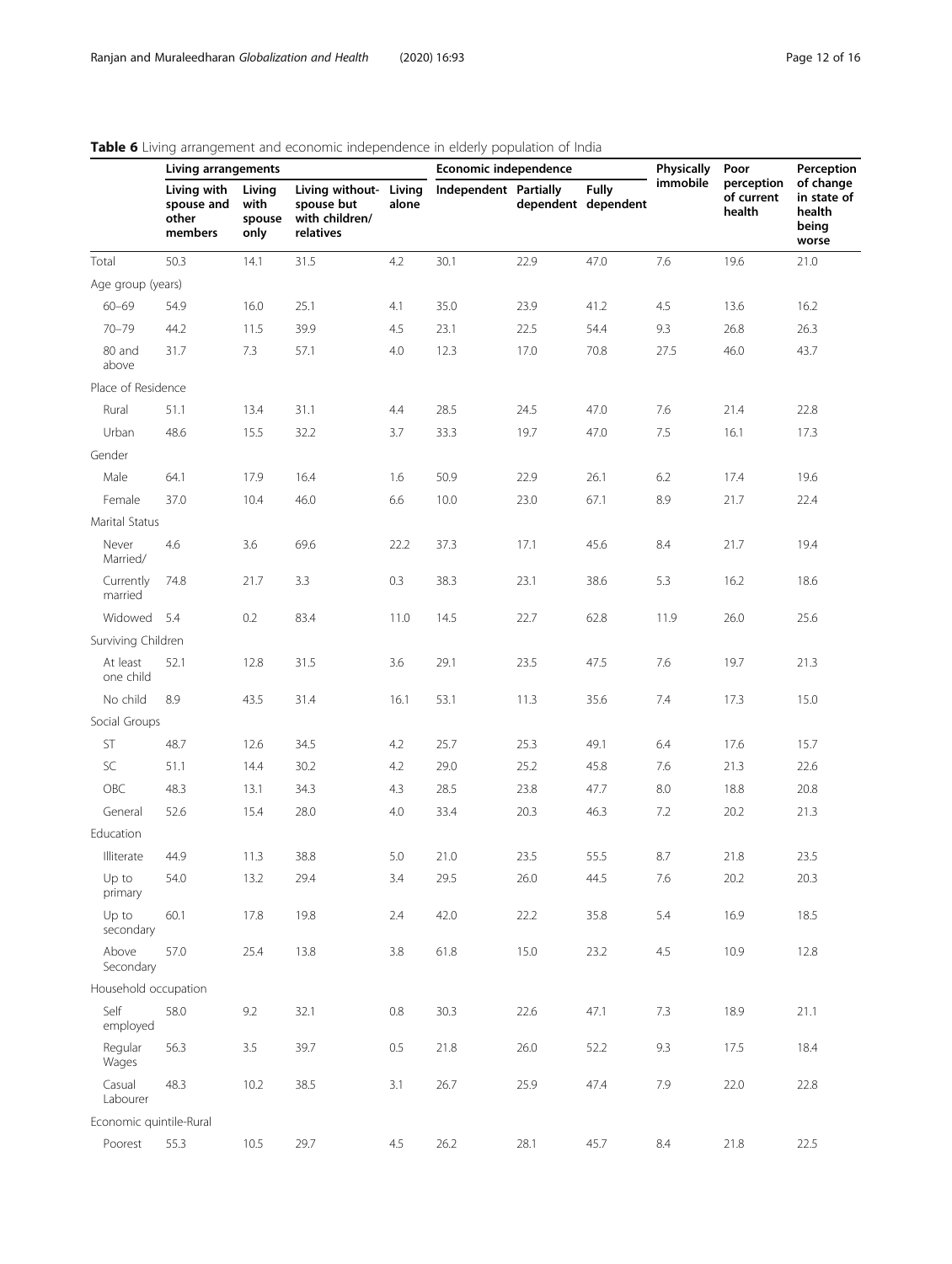|             | Living arrangements                           |                                  |                                                              |                 | Economic independence |           |                           | <b>Physically</b> | Poor                               | Perception                                           |  |
|-------------|-----------------------------------------------|----------------------------------|--------------------------------------------------------------|-----------------|-----------------------|-----------|---------------------------|-------------------|------------------------------------|------------------------------------------------------|--|
|             | Livina with<br>spouse and<br>other<br>members | Livina<br>with<br>spouse<br>only | Living without-<br>spouse but<br>with children/<br>relatives | Living<br>alone | Independent Partially | dependent | <b>Fully</b><br>dependent | immobile          | perception<br>of current<br>health | of change<br>in state of<br>health<br>being<br>worse |  |
| Poor        | 54.2                                          | 6.0                              | 36.7                                                         | 3.1             | 25.4                  | 25.3      | 49.3                      | 7.6               | 22.3                               | 20.9                                                 |  |
| Middle      | 53.7                                          | 12.3                             | 31.5                                                         | 2.5             | 27.0                  | 25.7      | 47.4                      | 6.4               | 19.5                               | 24.5                                                 |  |
| <b>Rich</b> | 49.2                                          | 14.5                             | 31.4                                                         | 4.8             | 29.1                  | 23.5      | 47.4                      | 7.2               | 21.3                               | 21.8                                                 |  |
| Richest     | 43.6                                          | 22.7                             | 26.7                                                         | 7.0             | 34.2                  | 20.5      | 45.3                      | 8.3               | 22.1                               | 24.1                                                 |  |
|             | Economic quintile-Urban                       |                                  |                                                              |                 |                       |           |                           |                   |                                    |                                                      |  |
| Poorest     | 54.2                                          | 6.6                              | 35.9                                                         | 3.2             | 26.3                  | 25.4      | 48.4                      | 8.5               | 16.5                               | 20.4                                                 |  |
| Poor        | 56.0                                          | 7.5                              | 34.3                                                         | 2.3             | 30.6                  | 19.5      | 49.9                      | 7.3               | 16.9                               | 17.9                                                 |  |
| Middle      | 50.4                                          | 12.6                             | 34.7                                                         | 2.3             | 30.6                  | 18.5      | 50.8                      | 5.9               | 17.4                               | 17.3                                                 |  |
| Rich        | 45.8                                          | 22.2                             | 27.8                                                         | 4.3             | 35.9                  | 18.6      | 45.5                      | 6.8               | 14.1                               | 15.1                                                 |  |
| Richest     | 35.6                                          | 29.8                             | 28.2                                                         | 6.5             | 45.1                  | 15.7      | 39.3                      | 9.5               | 15.5                               | 15.6                                                 |  |

Table 6 Living arrangement and economic independence in elderly population of India (Continued)

Source: Authors' computation from unit records of NSSO 75th Round 2017–18

delivering free food grains and direct transfer of pension for the elderly people [[37\]](#page-15-0). However, there is considerable variations in old age pension across states of India. At all India level, only 29.6% of the elderly receive an old-age pension of the total older population [\[38\]](#page-15-0). Evidently, current COVID-19 situation makes the elderly more vulnerable financially.

Physical/social distancing has considerably increased social isolation and more so for the elderly population [[39\]](#page-15-0). Studies have established that social isolation increases depression, suicidality, and a higher chance of increased inflammatory response in the elderly [[40](#page-15-0), [41](#page-15-0)]. This will also exacerbate the vulnerability of the elderly who are already suffering from psychiatric or neurological conditions (8.2% of total hospitalization in the last 365 days and 4.4% of PAP in last 15 days). For instance, recent studies published post-COVID-19 outbreak has shown that this pandemic has considerably increased the vulnerability of demented patients and their caregivers across the world [\[42](#page-15-0), [43](#page-15-0)]. One of the suggestions which have been given to elderly by Ministry of Health and Family Welfare (MoHFW), Government of India [\[44](#page-15-0)], and Centre for Diseases Control and Prevention (CDC), Atlanta, United States [[45](#page-15-0)], is to be in contact with significant others in current COVID-19 outbreak, through mobile phone and video call. However, a significant proportion of the elderly population finds it difficult to operate a mobile phone which has become one of the essential skills required for daily living [[46\]](#page-15-0). In India, 4.2% (50 lakhs) of elderly live alone, and it was more so for women (6.6%), never married elderly (22.2%), elderly without children (16.1%) and illiterate  $(5.0\%).$ 

Among the elderly, 7.6% are immobile, and it is even more so among the poorest (rural: 8.4%, urban: 8.5%), illiterate (8.7%), and widowed (11.3%). Often, they are taken care of by a family member; care provision through a hired provider is rare. In current social distancing measures, it has adversely impacted the caregiving for these elderly. Studies also show that family members (as caregivers) have been associated with an elevated level of depression and anxiety, higher use of psychoactive medication, poorer self-reported physical health, compromised immune function, and increased risk of early death [[47](#page-15-0)].

This unprecedented situation of COVID-19 draws our attention towards the need for strengthening public healthcare facilities in the country. The public healthcare system is largely managing the pandemic across the country, despite several weaknesses. COVID-19 is a wake-up call for greater investment in public health facilities which include strengthening public infrastructure, skill building for health professionals, strengthening diseases surveillance system, improving quality of care in public healthcare facilities, and better continuity of care between primary and tertiary care. The idea of "Health and Wellness Centre (HWCs)" under Ayushman Bharat is a welcome decision since it proposes to provide comprehensive primary healthcare at health sub-centre (HSC), or nearer home. The elderly population and poor will be the major beneficiaries of this scheme since they bear a higher burden of diseases and ill-health. Current COVID-19 pandemic shows the need of implementing the HWCs scheme [[48\]](#page-15-0).

One of the limitations of this study is that it uses 2017–18 data and not the real-time data collected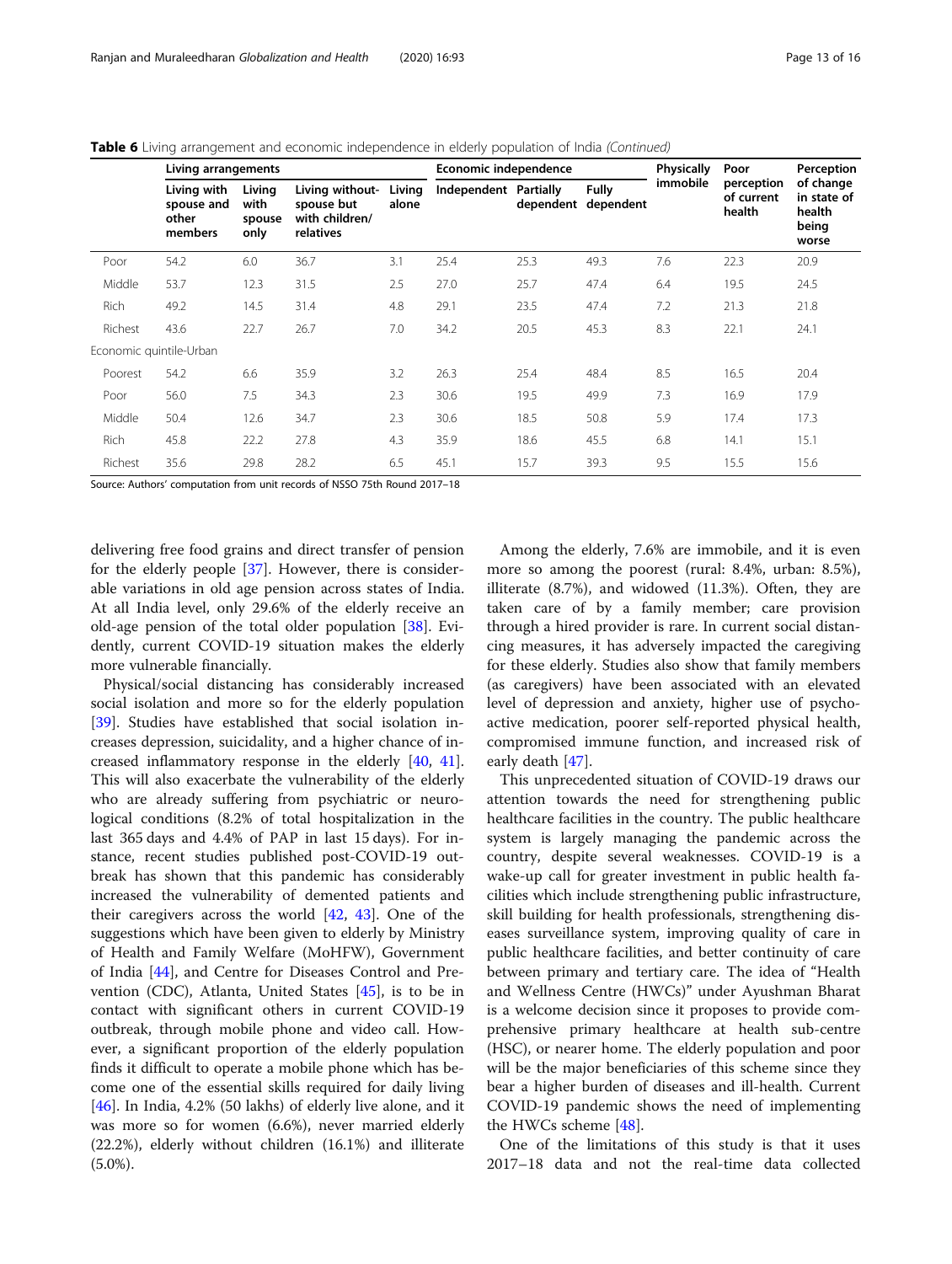# <span id="page-13-0"></span>Table 7 Variation in various indicators of elderly health from 71st Round NSS, 2014, to 75th Round NSS, 2017-18

|                                                   |                                                                              | 71st Round NSS, 2014 | 75th Round NSS, 2017-18 |
|---------------------------------------------------|------------------------------------------------------------------------------|----------------------|-------------------------|
| Access                                            |                                                                              |                      |                         |
| Inpatient care                                    | Hospitalization rate                                                         | 10.9                 | 8.5                     |
|                                                   | Share of public sector during hospitalization                                | 35.9                 | 39.0                    |
|                                                   | Share of private sector during hospitalization                               | 64.1                 | 61.0                    |
| Out-patient care                                  | PAP                                                                          | 30.3                 | 27.7                    |
|                                                   | Share of public sector in out-patient care                                   | 28.3                 | 33.6                    |
|                                                   | Share of private sector in out-patient care                                  | 71.7                 | 66.4                    |
| <b>Financial Protection</b>                       |                                                                              |                      |                         |
| Inpatient care                                    | Any insurance coverage                                                       | 19.0                 | 18.9                    |
|                                                   | PFHI coverage                                                                | 16.2                 | 14.3                    |
|                                                   | OOPE during hospitalization in public sector (in Rs.)                        | 7177                 | 6209                    |
|                                                   | OOPE during hospitalization in private sector (in Rs.)                       | 31,875               | 38,709                  |
|                                                   | CHE-10 in public sector during hospitalization                               | 27.3                 | 23.2                    |
|                                                   | CHE-10 in private sector during hospitalization                              | 65.9                 | 64.9                    |
|                                                   | CHE-25in public sector during hospitalization                                | 12.5                 | 9.1                     |
|                                                   | CHE-25in private sector during hospitalization                               | 38.2                 | 37.0                    |
| Out-patient care                                  | OOPE in out-patient care under public sector (in Rs.)                        | 547                  | 390                     |
|                                                   | OOPE in out-patient care under private sector (in Rs.)                       | 802                  | 852                     |
| <b>Living Arrangements</b>                        |                                                                              |                      |                         |
| Living with spouse and other members              |                                                                              | 47.0                 | 50.3                    |
| Living with spouse only                           |                                                                              | 14.8                 | 14.1                    |
| Living without spouse but with children/relatives |                                                                              | 34.1                 | 31.5                    |
| Living alone but not in old age home              |                                                                              | 4.1                  | 4.2                     |
| <b>Economic Independence</b>                      |                                                                              |                      |                         |
| Independent                                       |                                                                              | 28.3                 | 30.1                    |
| Partially independent                             |                                                                              | 20.0                 | 22.9                    |
| Totally dependent                                 |                                                                              | 51.7                 | 47.0                    |
| <b>Physical mobility</b>                          |                                                                              |                      |                         |
| Physically immobile-Confine to bed                |                                                                              | 1.6                  | 1.4                     |
| Confined to home                                  |                                                                              | 6.0                  | 5.5                     |
| Able to move outside but with wheelchair only     |                                                                              | 0.4                  | 0.6                     |
| Physically mobile                                 |                                                                              | 92.0                 | 92.5                    |
| Perception towards health                         |                                                                              |                      |                         |
|                                                   | Own perception of current state of health                                    |                      |                         |
| Excellent/ very good                              |                                                                              | 6.8                  | 8.8                     |
| Good/fair                                         |                                                                              | 70.6                 | 71.6                    |
| Poor                                              |                                                                              | 22.4                 | 19.6                    |
|                                                   | Own perception about change in the state of health compared to previous year |                      |                         |
| Much better                                       |                                                                              | 4.6                  | 5.8                     |
| Somewhat better                                   |                                                                              | 12.9                 | 12.6                    |
| Nearly the same                                   |                                                                              | 57.5                 | 60.6                    |
| Somewhat worse                                    |                                                                              | 20.5                 | 18.3                    |
| Worse                                             |                                                                              | 4.5                  | 2.6                     |

Source: Authors' computation from unit records of NSSO 71st, 2014, and 75th Round 2017–18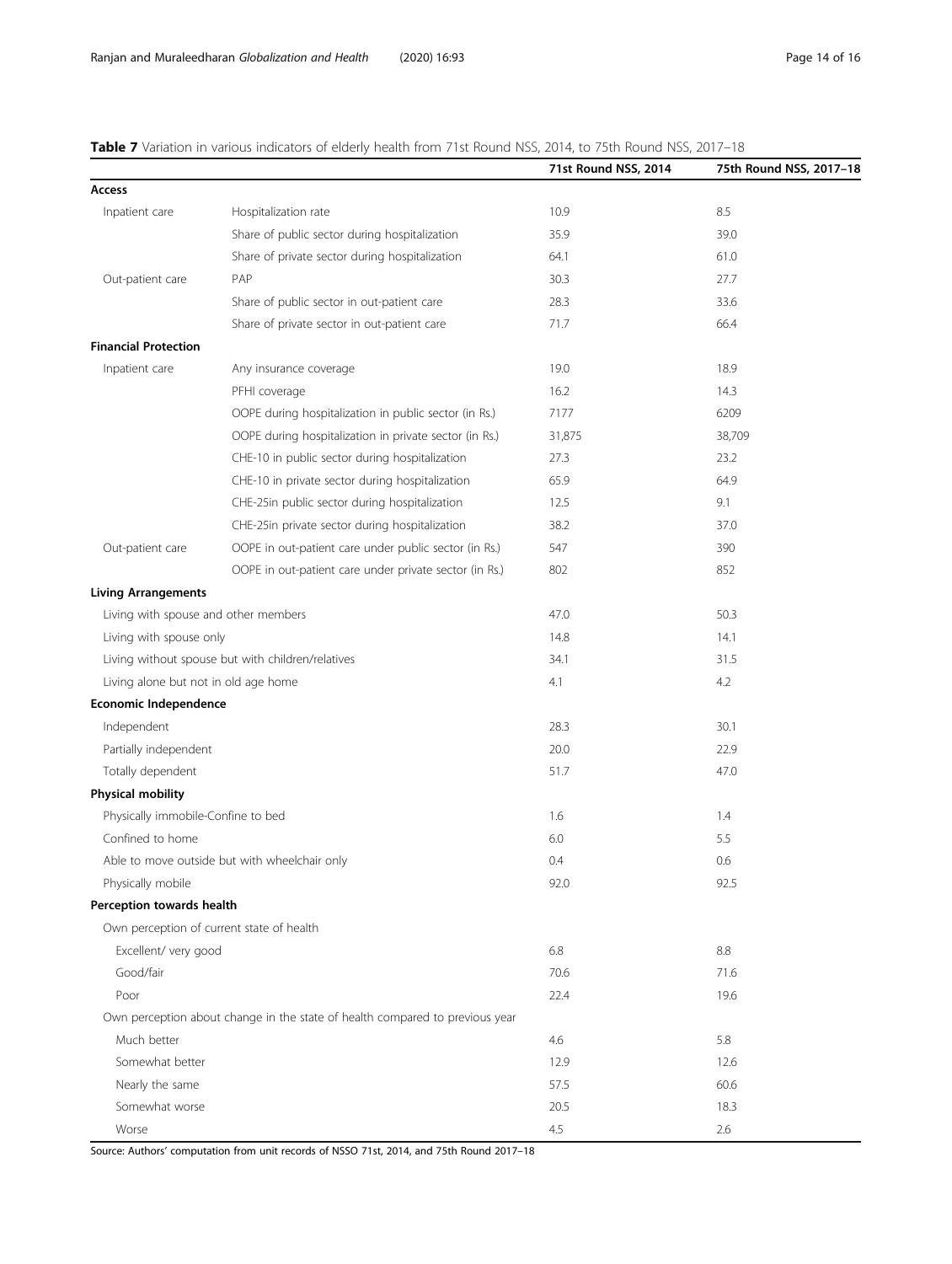<span id="page-14-0"></span>during the COVID-19 outbreak. Though the national sample surveys throw considerable light on the vulnerability of the elderly, we need a deeper understanding of their lived experiences and coping mechanisms during the covid-19 outbreak. Such studies would provide deeper sociological insights required for more "responsive" policy measures to enhance the quality of life of the elderly.

# Conclusions

The current COVID-19 pandemic poses a greater risk of social isolation among the elderly, which may lead to greater adverse health impact. The poor among the elderly has suffered more than others. As a result, their access to regular primary healthcare services, and continuity of care that is essential for those suffering from non-communicable diseases, given their dependency and lack of mobility, may have worsened further during this pandemic. Overall, given the evidence on the possible hardships that the elderly may be have already gone through during the pandemic and hardships that they may face in the future, the importance of strengthening public health care system cannot be over-emphasized. We urge a much greater investment by government to mitigate adverse impact of the pandemic and enhance the quality of life of the elderly in the future.

## Supplementary information

Supplementary information accompanies this paper at [https://doi.org/10.](https://doi.org/10.1186/s12992-020-00619-7) [1186/s12992-020-00619-7](https://doi.org/10.1186/s12992-020-00619-7).

Additional file 1: Table S1. Factors affecting hospitalization in India's elderly, 2017-18. Table S2. Factors affecting PAP in India's elderly, 2017-18. Table S3. Factors affecting catastrophic health expenditure at 10% threshold (CHE-10) in India's elderly, 2017-18. Table S4. Factors affecting catastrophic health expenditure at 25% threshold (CHE-25) in India's elderly, 2017-18. Table S5. Factors affecting 'living alone' in India's elderly, 2017–18. Table S6. Factors affecting economic dependence in India's elderly, 2017–18.

### Abbreviations

CHE: Catastrophic health expenditure; CHE-10: Proportion of households in a population who face catastrophic health expenditure computed using the threshold of 10% of usual annual consumption expenditure; CHE-25: Proportion of households in a population who face catastrophic health expenditure computed using the threshold of 25% of usual annual consumption expenditure.; HSC: Health Sub Centre; HWC: Health and Wellness Centre; NSS: National sample survey; NSSO: National sample survey office; OOPE: Out-of-pocket expenditure; PFHI: Public Funded Health Insurance; PHC: Primary Health Centre; UAPCE: Usual annual per capita expenditure; UMPCE: Usual monthly per capita expenditure

#### Acknowledgements

Not applicable.

## Authors' contributions

RA and VRM contributed to the study design, to the interpretation of results, and writing the manuscript. RA analyzed the data and VRM verified the results. Both authors read and approved the final version of the manuscript.

# Funding

None.

# Availability of data and materials

The present study is based on India's National Sample Survey, 2017–18, which is freely available in the public domain [\(http://www.mospi.gov.in/unit](http://www.mospi.gov.in/unit-level-data-report-nss-75th-round-july-2017-june-2018-schedule-250social-consumption-health)[level-data-report-nss-75th-round-july-2017-june-2018-schedule-250social](http://www.mospi.gov.in/unit-level-data-report-nss-75th-round-july-2017-june-2018-schedule-250social-consumption-health)[consumption-health\)](http://www.mospi.gov.in/unit-level-data-report-nss-75th-round-july-2017-june-2018-schedule-250social-consumption-health) [7].

## Ethics approval and consent to participate

The data analysed for this article are from the National Sample Survey, 75th Round, which contains anonymised data in the public domain (online available). The researchers had no access to personal identifiable data. The survey is undertaken by the National Sample Survey Office (NSSO) of the Ministry of Statistics and Programme Implementation of the Government of India. Data available in public domain are approved for use for research purpose by Ministry of Statistics and Programme Implementation, Government of India [7].

#### Consent for publication

Not Applicable.

#### Competing interests

The author declares there was competing interest.

Received: 9 July 2020 Accepted: 16 September 2020 Published online: 08 October 2020

#### References

- 1. Armitage R, Nellums LB. COVID-19 and the consequences of isolating the elderly. Lancet Public Health. 2020;0. [https://doi.org/10.1016/S2468-](https://doi.org/10.1016/S2468-2667(20)30061-X) [2667\(20\)30061-X.](https://doi.org/10.1016/S2468-2667(20)30061-X)
- 2. Onder G, Rezza G, Brusaferro S. Case-fatality rate and characteristics of patients dying in relation to COVID-19 in Italy. JAMA. 2020. [https://doi.org/](https://doi.org/10.1001/jama.2020.4683) [10.1001/jama.2020.4683](https://doi.org/10.1001/jama.2020.4683).
- 3. Guan W, Liang W, Zhao Y, Liang H, Chen Z, Li Y, et al. Comorbidity and its impact on 1590 patients with Covid-19 in China: a Nationwide analysis. Eur Respir J. 2020. <https://doi.org/10.1183/13993003.00547-2020>.
- 4. World In Data. Mortality Risk of COVID-19 Statistics and Research. Our World in Data. 2020. <https://ourworldindata.org/mortality-risk-covid>. Accessed 10 Jun 2020.
- 5. Yancy CW. COVID-19 and African Americans. JAMA. 2020;323:1891–2.
- 6. Shelar J, Mahale A. Coronavirus in Dharavi | when a virus finds space in India's largest slum. The Hindu 2020. [https://www.thehindu.com/news/](https://www.thehindu.com/news/cities/mumbai/when-a-virus-finds-space-in-indias-largest-slum/article31537623.ece) [cities/mumbai/when-a-virus-finds-space-in-indias-largest-slum/article3153](https://www.thehindu.com/news/cities/mumbai/when-a-virus-finds-space-in-indias-largest-slum/article31537623.ece) [7623.ece.](https://www.thehindu.com/news/cities/mumbai/when-a-virus-finds-space-in-indias-largest-slum/article31537623.ece) .
- 7. Government of India. NSS 75th Round-Key Indicators of Social Consumption in India: Health. New Delhi; 2019. [http://www.mospi.gov.in/unit-level-data](http://www.mospi.gov.in/unit-level-data-report-nss-75th-round-july-2017-june-2018-schedule-250social-consumption-health)[report-nss-75th-round-july-2017-june-2018-schedule-250social-consumption](http://www.mospi.gov.in/unit-level-data-report-nss-75th-round-july-2017-june-2018-schedule-250social-consumption-health)[health.](http://www.mospi.gov.in/unit-level-data-report-nss-75th-round-july-2017-june-2018-schedule-250social-consumption-health) Accessed 12 Feb 2020.
- 8. Das J, Hammer J, Sánchez-Paramo C. The impact of recall periods on reported morbidity and health seeking behavior. J Dev Econ. 2012;98:76–88.
- 9. WHO. Tracking universal health coverage: 2017 Global monitoring report: WHO; 2017. [http://www.who.int/healthinfo/universal\\_health\\_coverage/](http://www.who.int/healthinfo/universal_health_coverage/report/2017/en/) [report/2017/en/](http://www.who.int/healthinfo/universal_health_coverage/report/2017/en/). Accessed 10 Mar 2019.
- 10. Government of India. Report on NSS 76th Round, Persons with Disabilities in India, 2018. New Delhi; 2019. [http://www.mospi.gov.in/sites/default/files/](http://www.mospi.gov.in/sites/default/files/NSS7626d/Report_583_Final.pdf) [NSS7626d/Report\\_583\\_Final.pdf.](http://www.mospi.gov.in/sites/default/files/NSS7626d/Report_583_Final.pdf)
- 11. Ranjan A, Dixit P, Mukhopadhyay I, Thiagarajan S. Effectiveness of government strategies for financial protection against costs of hospitalization Care in India. BMC Public Health. 2018;18:501..
- 12. Agrawal S. Effect of living arrangement on the health status of elderly in India: findings from a national cross sectional survey. Asian Popul Stud. 2012;8:87–101.
- 13. Bloom BE, Covington S. Addressing the mental health needs of women offenders. Women's mental health issues across the criminal justice system; 2008. p. 160–76.
- 14. Kumar S, Kumar KA. Living arrangement and economic dependency among the elderly in India: a comparative analysis of EAG and non EAG states. Ageing Int. 2019;44:352–70.